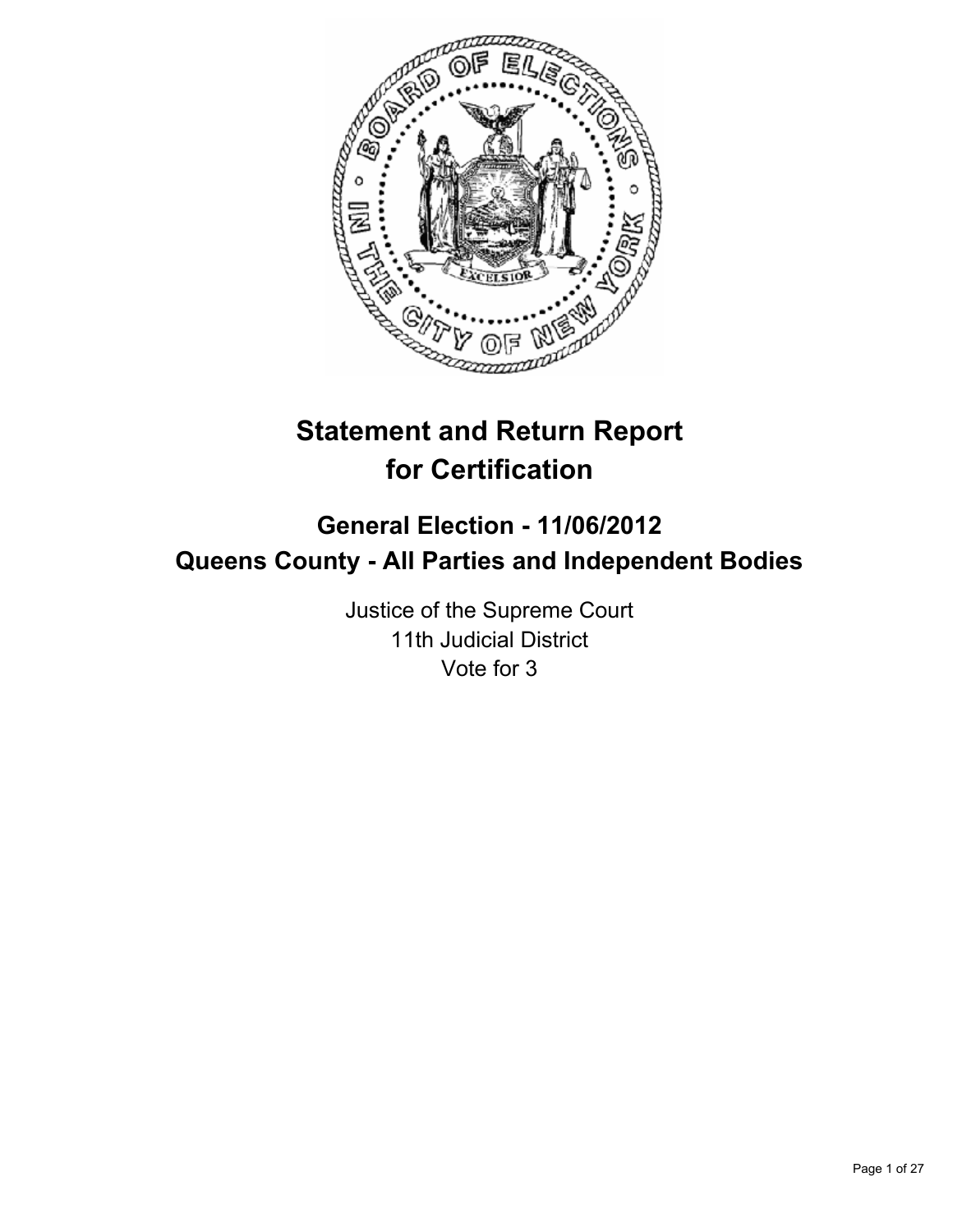

| <b>PUBLIC COUNTER</b>                                    | 20,510       |
|----------------------------------------------------------|--------------|
| <b>EMERGENCY</b>                                         | 0            |
| ABSENTEE/MILITARY                                        | 1,307        |
| <b>FEDERAL</b>                                           | 413          |
| SPECIAL PRESIDENTIAL                                     | 0            |
| <b>AFFIDAVIT</b>                                         | 9,174        |
| <b>Total Ballots</b>                                     | 31,404       |
| Less - Inapplicable Federal/Special Presidential Ballots | (413)        |
| <b>Total Applicable Ballots</b>                          | 30,991       |
| LAWRENCE V. CULLEN (DEMOCRATIC)                          | 12,749       |
| ROBERT V BELTRANI (REPUBLICAN)                           | 7,026        |
| LESLIE J. PURIFICACION (DEMOCRATIC)                      | 12,005       |
| GIOVANNI P. SILVANGNI (REPUBLICAN)                       | 7,060        |
| CHARLES S. LOPRESTO (DEMOCRATIC)                         | 11,466       |
| CHARLES S. LOPRESTO (REPUBLICAN)                         | 6,461        |
| AARON KLEIN (WRITE-IN)                                   | 1            |
| <b>BOB DOBBS (WRITE-IN)</b>                              | 3            |
| <b>BOGDAN BENITCH (WRITE-IN)</b>                         | 1            |
| CARMINE GONCALVES (WRITE-IN)                             | 1            |
| DAVID PATREAUS (WRITE-IN)                                | $\mathbf{1}$ |
| ED KOCH (WRITE-IN)                                       | $\mathbf 2$  |
| FRANCES PLIVEN (WRITE-IN)                                | $\mathbf{1}$ |
| <b>GARY MANDEL (WRITE-IN)</b>                            | 1            |
| <b>GLORIA STEINER (WRITE-IN)</b>                         | $\mathbf{1}$ |
| HENRY LAGOS (WRITE-IN)                                   | 1            |
| <b>ISAAC PARSEE (WRITE-IN)</b>                           | 2            |
| JOE CASPER (WRITE-IN)                                    | $\mathbf{1}$ |
| JOHN MCCAIN (WRITE-IN)                                   | $\mathbf{1}$ |
| MELANIE OZUNGSILLETTI (WRITE-IN)                         | $\mathbf{1}$ |
| PHILIP BROWN (WRITE-IN)                                  | 1            |
| STEVEN KOUTSAVLIS (WRITE-IN)                             | 1            |
| UNATTRIBUTABLE WRITE-IN (WRITE-IN)                       | 13           |
| <b>Total Votes</b>                                       | 56,800       |
| Unrecorded                                               | 36,173       |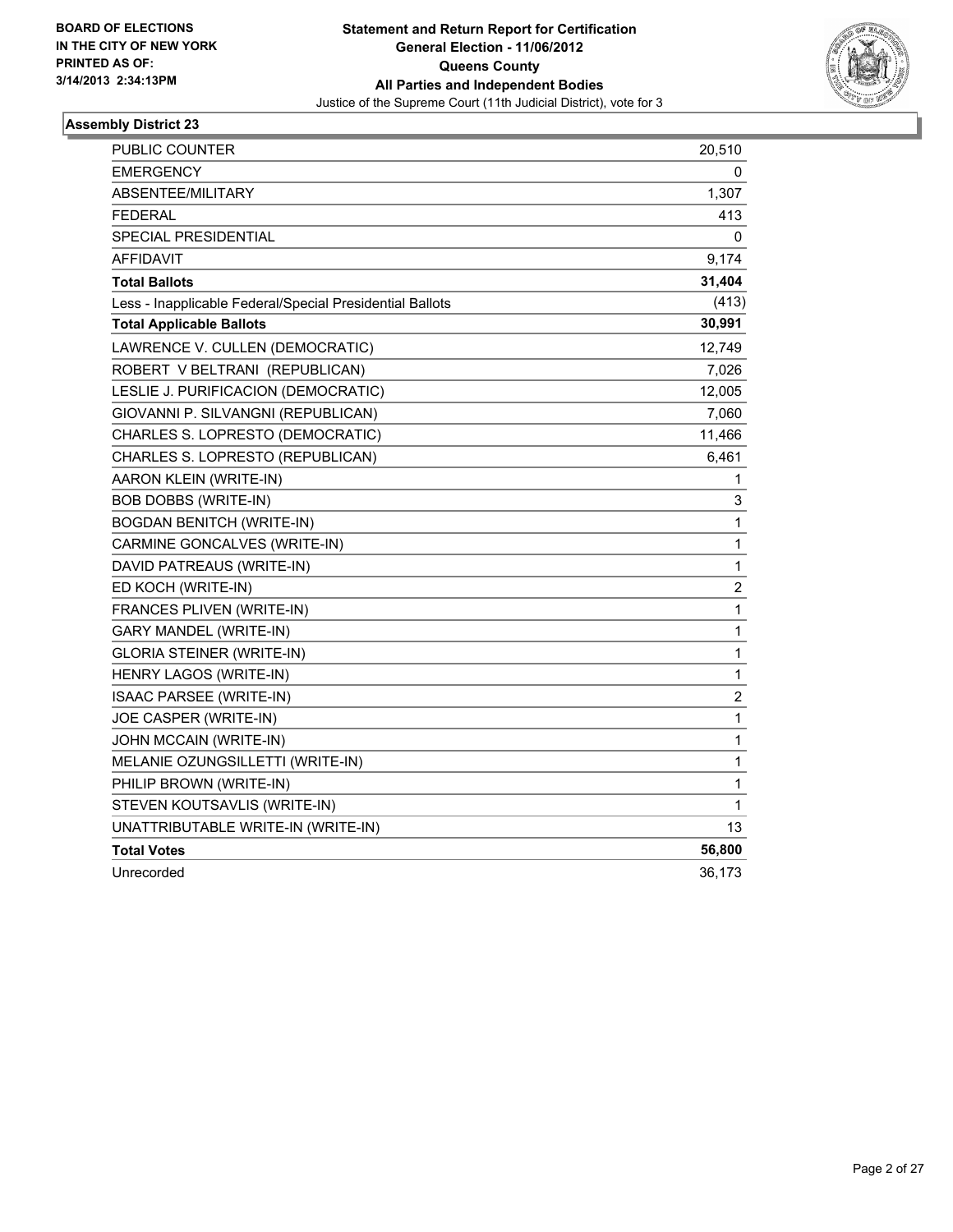

| PUBLIC COUNTER                                           | 30,243                  |
|----------------------------------------------------------|-------------------------|
| <b>EMERGENCY</b>                                         | 0                       |
| ABSENTEE/MILITARY                                        | 1,123                   |
| <b>FEDERAL</b>                                           | 245                     |
| SPECIAL PRESIDENTIAL                                     | 0                       |
| <b>AFFIDAVIT</b>                                         | 3,005                   |
| <b>Total Ballots</b>                                     | 34,616                  |
| Less - Inapplicable Federal/Special Presidential Ballots | (245)                   |
| <b>Total Applicable Ballots</b>                          | 34,371                  |
| LAWRENCE V. CULLEN (DEMOCRATIC)                          | 22,062                  |
| ROBERT V BELTRANI (REPUBLICAN)                           | 5,724                   |
| LESLIE J. PURIFICACION (DEMOCRATIC)                      | 20,946                  |
| GIOVANNI P. SILVANGNI (REPUBLICAN)                       | 5,439                   |
| CHARLES S. LOPRESTO (DEMOCRATIC)                         | 19,825                  |
| CHARLES S. LOPRESTO (REPUBLICAN)                         | 4,950                   |
| ANDREW NAPOLITANO (WRITE-IN)                             | 1                       |
| ATHANASIOS ARNIOTIS (WRITE-IN)                           | 3                       |
| BARACK OBAMA (WRITE-IN)                                  | 1                       |
| BETTIE PAGE (WRITE-IN)                                   | 1                       |
| DAVID CHIANG (WRITE-IN)                                  | 1                       |
| DAVID H. CHIANG (WRITE-IN)                               | 1                       |
| FRANK JACK FLETCHER (WRITE-IN)                           | 1                       |
| HARRIET JONES (WRITE-IN)                                 | 1                       |
| JOEL BLUMENFELD (WRITE-IN)                               | $\overline{\mathbf{c}}$ |
| KERRY KATSORHIS (WRITE-IN)                               | 2                       |
| MATT SUMMA (WRITE-IN)                                    | 1                       |
| MICHAEL SULLIVAN (WRITE-IN)                              | 1                       |
| MITCHEL COHEN (WRITE-IN)                                 | 1                       |
| RON PAUL (WRITE-IN)                                      | $\mathbf 1$             |
| SUZANNE DELLAQUILA (WRITE-IN)                            | 1                       |
| SYL PETERKIN (WRITE-IN)                                  | $\overline{\mathbf{c}}$ |
| THOMAS HILLGARDNER (WRITE-IN)                            | 1                       |
| THOMAS WOODS (WRITE-IN)                                  | 1                       |
| UNATTRIBUTABLE WRITE-IN (WRITE-IN)                       | 19                      |
| <b>Total Votes</b>                                       | 78,988                  |
| Unrecorded                                               | 24,125                  |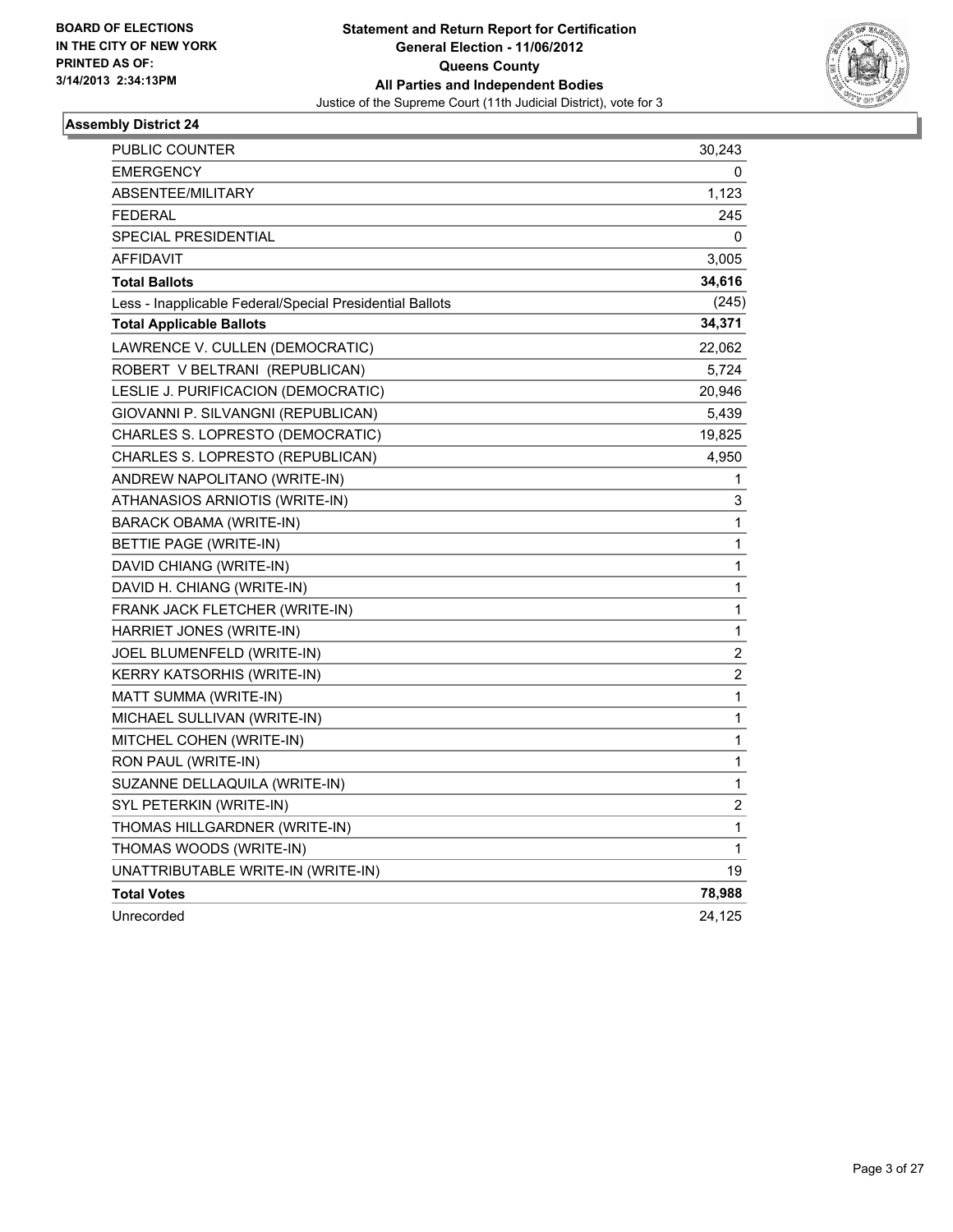

| PUBLIC COUNTER                                           | 27,846       |
|----------------------------------------------------------|--------------|
| <b>EMERGENCY</b>                                         | 0            |
| ABSENTEE/MILITARY                                        | 980          |
| <b>FEDERAL</b>                                           | 351          |
| SPECIAL PRESIDENTIAL                                     | 0            |
| <b>AFFIDAVIT</b>                                         | 2,072        |
| <b>Total Ballots</b>                                     | 31,249       |
| Less - Inapplicable Federal/Special Presidential Ballots | (351)        |
| <b>Total Applicable Ballots</b>                          | 30,898       |
| LAWRENCE V. CULLEN (DEMOCRATIC)                          | 16,025       |
| ROBERT V BELTRANI (REPUBLICAN)                           | 7,318        |
| LESLIE J. PURIFICACION (DEMOCRATIC)                      | 14,424       |
| GIOVANNI P. SILVANGNI (REPUBLICAN)                       | 6,984        |
| CHARLES S. LOPRESTO (DEMOCRATIC)                         | 14,184       |
| CHARLES S. LOPRESTO (REPUBLICAN)                         | 6,280        |
| ANDREW NAPOLITANO (WRITE-IN)                             | 2            |
| ANN-MARIE CASALE (WRITE-IN)                              | 1            |
| EDWARD L. FOX (WRITE-IN)                                 | 1            |
| ERNEST P. WORRELL (WRITE-IN)                             | 1            |
| <b>GREGORY LACHAGA (WRITE-IN)</b>                        | 1            |
| HOWARD STERN (WRITE-IN)                                  | 1            |
| JACK BAUER (WRITE-IN)                                    | 1            |
| JANUS CASALE (WRITE-IN)                                  | 1            |
| JONATHAN CROSSMAN (WRITE-IN)                             | 1            |
| JUDITH SCHEINDLIN (WRITE-IN)                             | 1            |
| LAWRENCE CULLEN (WRITE-IN)                               | 1            |
| LEE FALAN (WRITE-IN)                                     | 3            |
| LOUIS RUSSO (WRITE-IN)                                   | 1            |
| PETER GRIFFIN (WRITE-IN)                                 | 1            |
| RICHARD SCHELL (WRITE-IN)                                | $\mathbf{1}$ |
| ROBIN M. COHEN (WRITE-IN)                                | 1            |
| SANDY SANTANA (WRITE-IN)                                 | 1            |
| STEVEN REINHERT (WRITE-IN)                               | 1            |
| STEVEN ZISSOY (WRITE-IN)                                 | 1            |
| TAZ CASALE (WRITE-IN)                                    | 1            |
| TEJAS DESAI (WRITE-IN)                                   | 3            |
| TONY FRANKFURTER (WRITE-IN)                              | $\mathbf{1}$ |
| UNATTRIBUTABLE WRITE-IN (WRITE-IN)                       | 26           |
| YISRAEL PEIKES (WRITE-IN)                                | 1            |
| <b>Total Votes</b>                                       | 65,269       |
| Unrecorded                                               | 27,425       |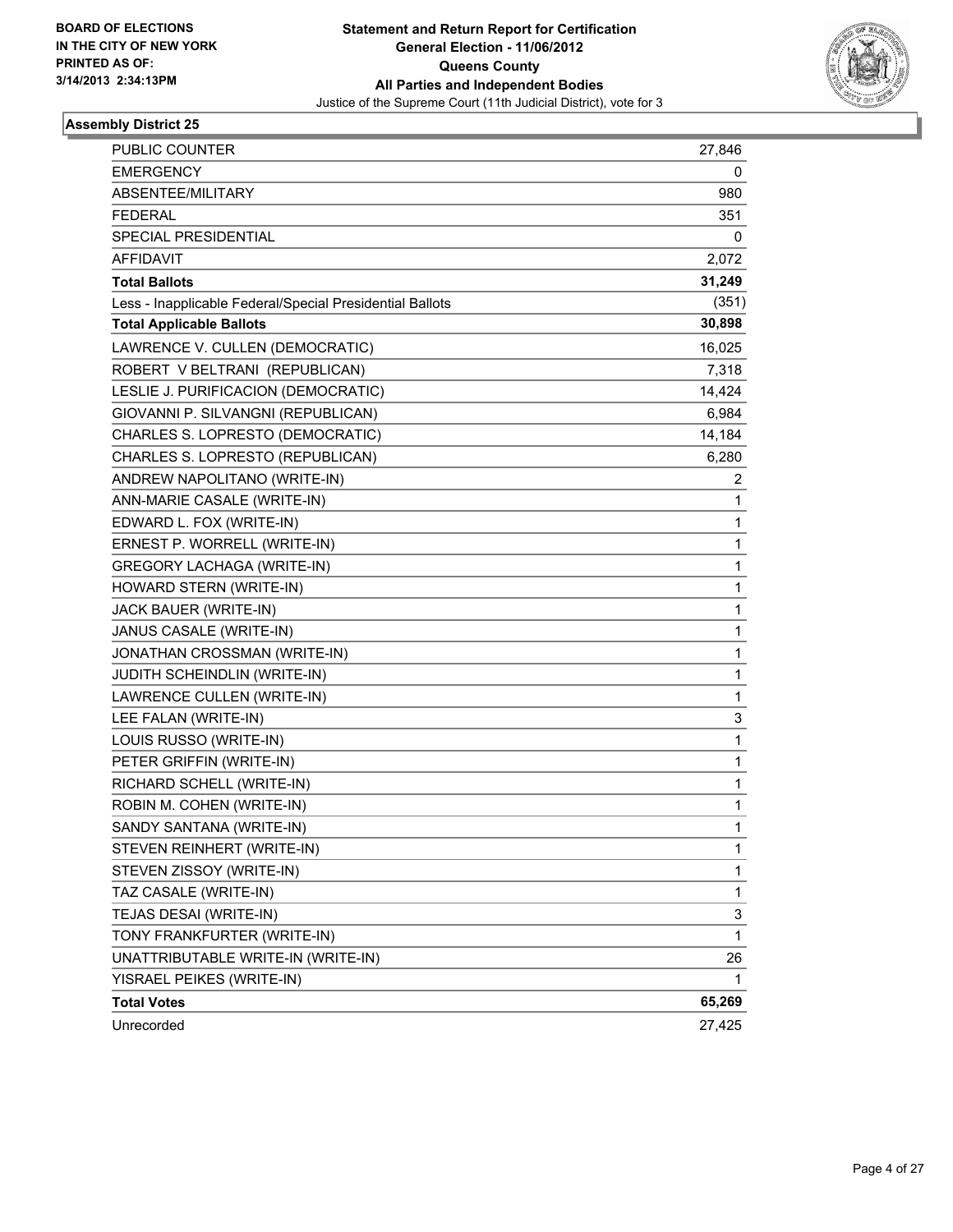

| <b>PUBLIC COUNTER</b>                                    | 37,869 |
|----------------------------------------------------------|--------|
| <b>EMERGENCY</b>                                         | 0      |
| ABSENTEE/MILITARY                                        | 1,718  |
| <b>FEDERAL</b>                                           | 242    |
| SPECIAL PRESIDENTIAL                                     | 1      |
| <b>AFFIDAVIT</b>                                         | 2,550  |
| <b>Total Ballots</b>                                     | 42,380 |
| Less - Inapplicable Federal/Special Presidential Ballots | (243)  |
| <b>Total Applicable Ballots</b>                          | 42,137 |
| LAWRENCE V. CULLEN (DEMOCRATIC)                          | 20,963 |
| ROBERT V BELTRANI (REPUBLICAN)                           | 13,191 |
| LESLIE J. PURIFICACION (DEMOCRATIC)                      | 19,535 |
| GIOVANNI P. SILVANGNI (REPUBLICAN)                       | 13,040 |
| CHARLES S. LOPRESTO (DEMOCRATIC)                         | 19,376 |
| CHARLES S. LOPRESTO (REPUBLICAN)                         | 11,864 |
| ERIC PROSH (WRITE-IN)                                    | 1      |
| <b>GEORGE ABERNATHY (WRITE-IN)</b>                       | 1      |
| HOPE A. ACHIRON (WRITE-IN)                               | 1      |
| IAN SPAFFORD (WRITE-IN)                                  | 1      |
| JAMES KORZENIEWSKI (WRITE-IN)                            | 1      |
| JERRY FLORI (WRITE-IN)                                   | 1      |
| JOE KAZOKES (WRITE-IN)                                   | 3      |
| JOHN F. WYLIE (WRITE-IN)                                 | 1      |
| JOHN FONT (WRITE-IN)                                     | 1      |
| JOHN STRATOUDAKIS (WRITE-IN)                             | 3      |
| MARTIN C. CHOW (WRITE-IN)                                | 1      |
| MEGAN RHA (WRITE-IN)                                     | 1      |
| MICHAEL F. MARGELLI (WRITE-IN)                           | 1      |
| MITCH GORKIN (WRITE-IN)                                  | 1      |
| RICH AMBRO (WRITE-IN)                                    | 1      |
| ROBERT BENNET (WRITE-IN)                                 | 1      |
| ROCHELLE GOODMAN (WRITE-IN)                              | 1      |
| RON PAUL (WRITE-IN)                                      | 1      |
| ROSS PEROT (WRITE-IN)                                    | 3      |
| SEBASTIAN N. BROWSKI (WRITE-IN)                          | 1      |
| STEVE BEHAR (WRITE-IN)                                   | 1      |
| TAREK ELNICKADY (WRITE-IN)                               | 1      |
| UNATTRIBUTABLE WRITE-IN (WRITE-IN)                       | 16     |
| VOLDDYA COLVIN (WRITE-IN)                                | 1      |
| <b>Total Votes</b>                                       | 98,014 |
| Unrecorded                                               | 28,397 |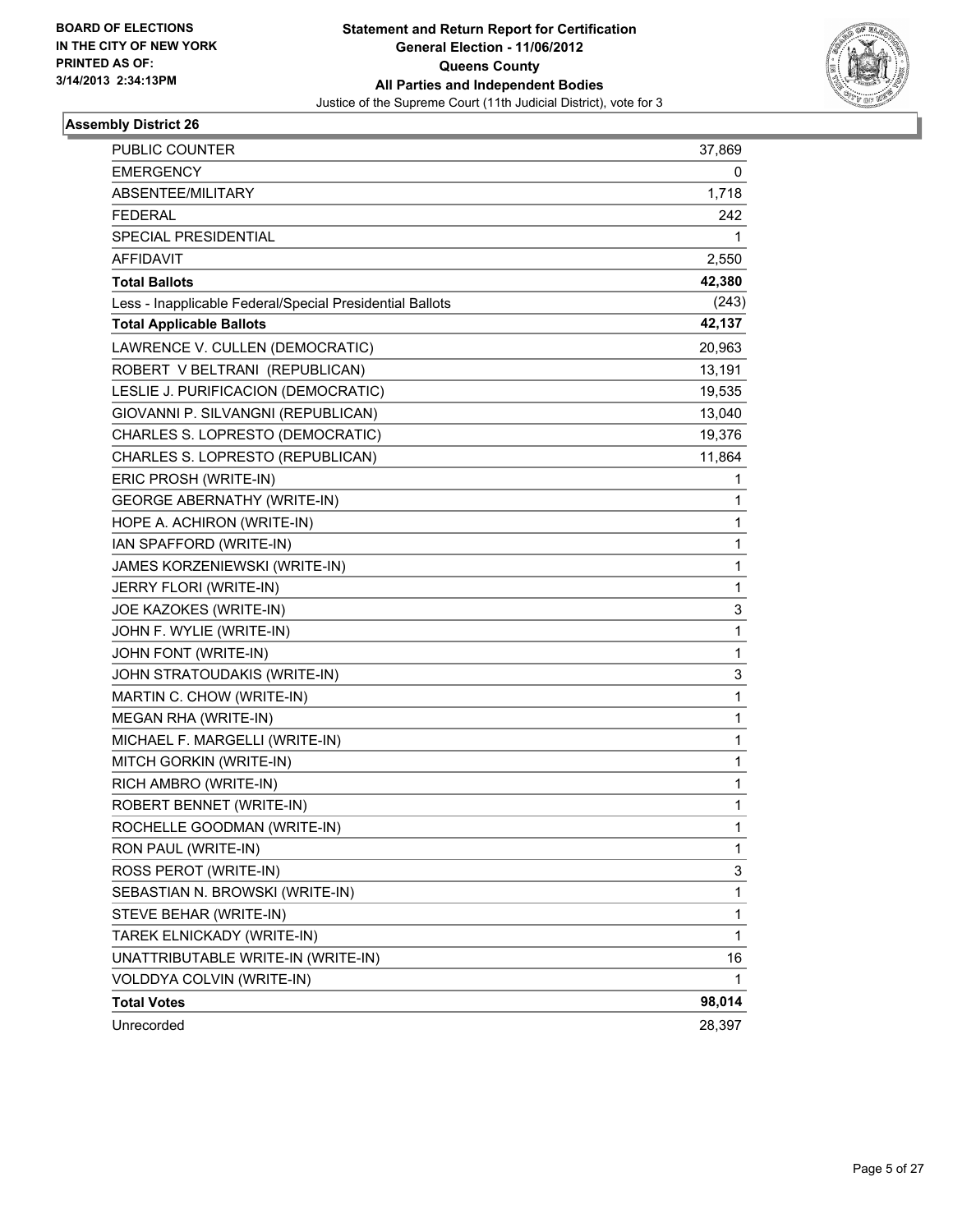

| PUBLIC COUNTER                                           | 30,374 |
|----------------------------------------------------------|--------|
| <b>EMERGENCY</b>                                         | 10     |
| ABSENTEE/MILITARY                                        | 1,210  |
| <b>FEDERAL</b>                                           | 742    |
| SPECIAL PRESIDENTIAL                                     | 0      |
| <b>AFFIDAVIT</b>                                         | 2,748  |
| <b>Total Ballots</b>                                     | 35,084 |
| Less - Inapplicable Federal/Special Presidential Ballots | (742)  |
| <b>Total Applicable Ballots</b>                          | 34,342 |
| LAWRENCE V. CULLEN (DEMOCRATIC)                          | 18,328 |
| ROBERT V BELTRANI (REPUBLICAN)                           | 8,190  |
| LESLIE J. PURIFICACION (DEMOCRATIC)                      | 17,138 |
| GIOVANNI P. SILVANGNI (REPUBLICAN)                       | 7,812  |
| CHARLES S. LOPRESTO (DEMOCRATIC)                         | 16,166 |
| CHARLES S. LOPRESTO (REPUBLICAN)                         | 7,178  |
| CHRIS HEALY (WRITE-IN)                                   | 1      |
| CLAUDIA SBRISSA (WRITE-IN)                               | 1      |
| COLIA CLARK (WRITE-IN)                                   | 1      |
| COOPER LONG (WRITE-IN)                                   | 1      |
| DAVE BROCKIE (WRITE-IN)                                  | 1      |
| EDWARDS BLACK (WRITE-IN)                                 | 1      |
| LUIS GALEANO (WRITE-IN)                                  | 1      |
| MARTIN GOWMAN (WRITE-IN)                                 | 1      |
| MORDECHI FINKELMAN (WRITE-IN)                            | 1      |
| MOS NIXON (WRITE-IN)                                     | 1      |
| OSCAR FINKEL (WRITE-IN)                                  | 1      |
| PETER DRANAN (WRITE-IN)                                  | 1      |
| PETER SHARPIRO (WRITE-IN)                                | 1      |
| RAUL KETWITH (WRITE-IN)                                  | 1      |
| RAYMOND NARDO (WRITE-IN)                                 | 1      |
| ROBERT BORK (WRITE-IN)                                   | 1      |
| RON PAUL (WRITE-IN)                                      | 3      |
| UNATTRIBUTABLE WRITE-IN (WRITE-IN)                       | 28     |
| WILLIAM LABATE (WRITE-IN)                                | 1      |
| YEHILYD HIRSCHHAM (WRITE-IN)                             | 1      |
| <b>Total Votes</b>                                       | 74,861 |
| Unrecorded                                               | 28,165 |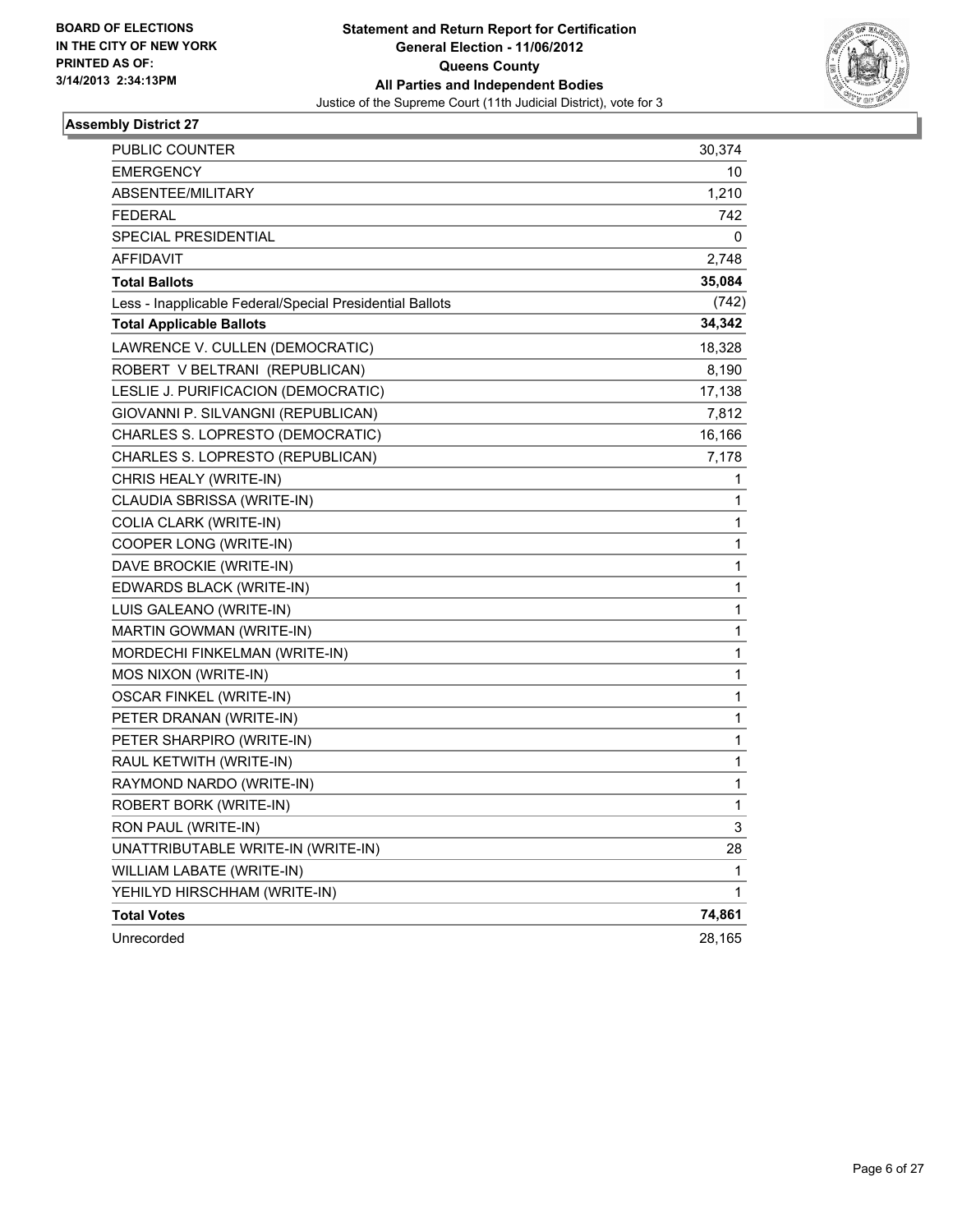

| PUBLIC COUNTER                                           | 35,397 |
|----------------------------------------------------------|--------|
| <b>EMERGENCY</b>                                         | 24     |
| ABSENTEE/MILITARY                                        | 1,579  |
| <b>FEDERAL</b>                                           | 498    |
| SPECIAL PRESIDENTIAL                                     | 0      |
| <b>AFFIDAVIT</b>                                         | 2,462  |
| <b>Total Ballots</b>                                     | 39,960 |
| Less - Inapplicable Federal/Special Presidential Ballots | (498)  |
| <b>Total Applicable Ballots</b>                          | 39,462 |
| LAWRENCE V. CULLEN (DEMOCRATIC)                          | 20,937 |
| ROBERT V BELTRANI (REPUBLICAN)                           | 10,280 |
| LESLIE J. PURIFICACION (DEMOCRATIC)                      | 19,751 |
| GIOVANNI P. SILVANGNI (REPUBLICAN)                       | 9,953  |
| CHARLES S. LOPRESTO (DEMOCRATIC)                         | 18,795 |
| CHARLES S. LOPRESTO (REPUBLICAN)                         | 9,083  |
| ADAM WEISS (WRITE-IN)                                    | 1      |
| ALOK LAL (WRITE-IN)                                      | 1      |
| ANTHONY SCALIA (WRITE-IN)                                | 1      |
| <b>BARRY SCHWARTZ (WRITE-IN)</b>                         | 1      |
| <b>BEBICK MICHEAL (WRITE-IN)</b>                         | 1      |
| BILL CLINTON (WRITE-IN)                                  | 1      |
| BRIAN LOWY (WRITE-IN)                                    | 1      |
| CAROLYN E. VOGEL (WRITE-IN)                              | 1      |
| CHARLES MANSON (WRITE-IN)                                | 1      |
| DINO ROACH (WRITE-IN)                                    | 1      |
| EDWARD SOTO (WRITE-IN)                                   | 1      |
| ELI STEIER (WRITE-IN)                                    | 2      |
| ERIK CROSS (WRITE-IN)                                    | 1      |
| FLORENTINA NICA (WRITE-IN)                               | 1      |
| HULK HOGAN (WRITE-IN)                                    | 1      |
| ISAAC SAMUTS (WRITE-IN)                                  | 1      |
| JAEN VILLALVIR (WRITE-IN)                                | 1      |
| JOEL KILLAS (WRITE-IN)                                   | 1      |
| JOHN MESSER (WRITE-IN)                                   | 1      |
| JOSEF WASNER (WRITE-IN)                                  | 1      |
| JOSEPH A. SURACI (WRITE-IN)                              | 3      |
| JOSEPH GERSTEL (WRITE-IN)                                | 1      |
| KYLE SHERMAN (WRITE-IN)                                  | 1      |
| MICHAEL GARY (WRITE-IN)                                  | 1      |
| MIKE ACKERMAN (WRITE-IN)                                 | 1      |
| MIKIE ATLZAN (WRITE-IN)                                  | 1      |
| NAOMI ALLEN (WRITE-IN)                                   | 1      |
| NEIL DEGRASSE TYSON (WRITE-IN)                           | 1      |
| OLGA BEROELLER (WRITE-IN)                                | 3      |
| PETER SKELOS (WRITE-IN)                                  | 1      |
| PNIVA SAMUELS (WRITE-IN)                                 | 1      |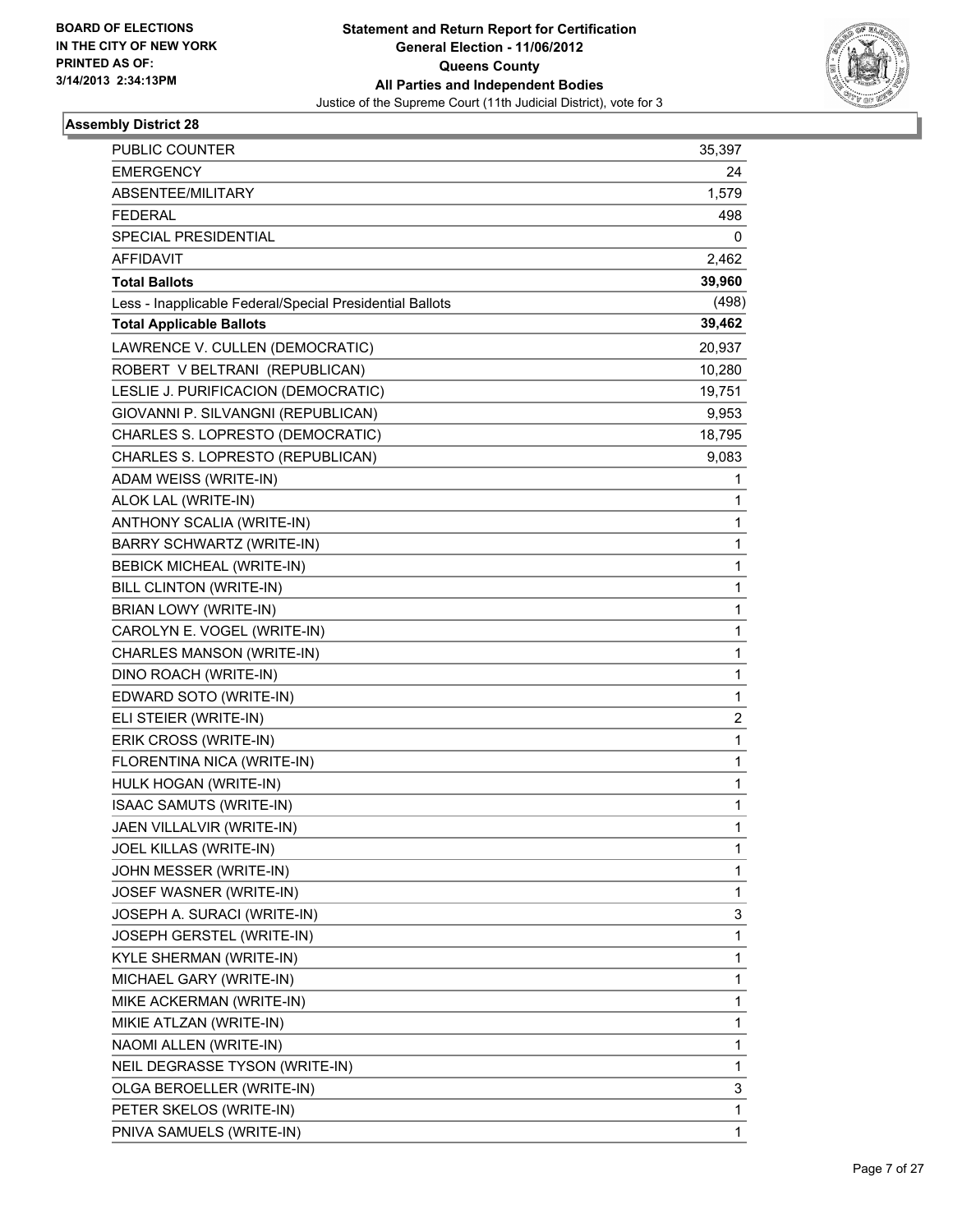

| RICHARD BROWN (WRITE-IN)           |        |
|------------------------------------|--------|
| RICHARD DAWKINS (WRITE-IN)         |        |
| RON PAUL (WRITE-IN)                |        |
| SHARONA BARNATAN (WRITE-IN)        |        |
| STEPHEN FRY (WRITE-IN)             |        |
| TEDDY CANTOS (WRITE-IN)            |        |
| UNATTRIBUTABLE WRITE-IN (WRITE-IN) | 20     |
| WILLIAM R. VOGEL (WRITE-IN)        |        |
| ZVI SAMUELS (WRITE-IN)             |        |
| <b>Total Votes</b>                 | 88,863 |
| Unrecorded                         | 29.523 |

| <b>PUBLIC COUNTER</b>                                    | 37,036       |
|----------------------------------------------------------|--------------|
| <b>EMERGENCY</b>                                         | 33           |
| ABSENTEE/MILITARY                                        | 1,194        |
| <b>FEDERAL</b>                                           | 133          |
| <b>SPECIAL PRESIDENTIAL</b>                              | $\Omega$     |
| <b>AFFIDAVIT</b>                                         | 4,594        |
| <b>Total Ballots</b>                                     | 42,990       |
| Less - Inapplicable Federal/Special Presidential Ballots | (133)        |
| <b>Total Applicable Ballots</b>                          | 42,857       |
| LAWRENCE V. CULLEN (DEMOCRATIC)                          | 33,317       |
| ROBERT V BELTRANI (REPUBLICAN)                           | 1,284        |
| LESLIE J. PURIFICACION (DEMOCRATIC)                      | 32,524       |
| GIOVANNI P. SILVANGNI (REPUBLICAN)                       | 1,350        |
| CHARLES S. LOPRESTO (DEMOCRATIC)                         | 30,181       |
| CHARLES S. LOPRESTO (REPUBLICAN)                         | 1,151        |
| AMIN HERNANDEZ (WRITE-IN)                                | 1            |
| COREY GUMBS (WRITE-IN)                                   | 3            |
| ERIC SOUTHWOODS (WRITE-IN)                               | 1            |
| FRANKIE MCDALE (WRITE-IN)                                | $\mathbf{1}$ |
| UNATTRIBUTABLE WRITE-IN (WRITE-IN)                       | 4            |
| <b>Total Votes</b>                                       | 99,817       |
| Unrecorded                                               | 28.754       |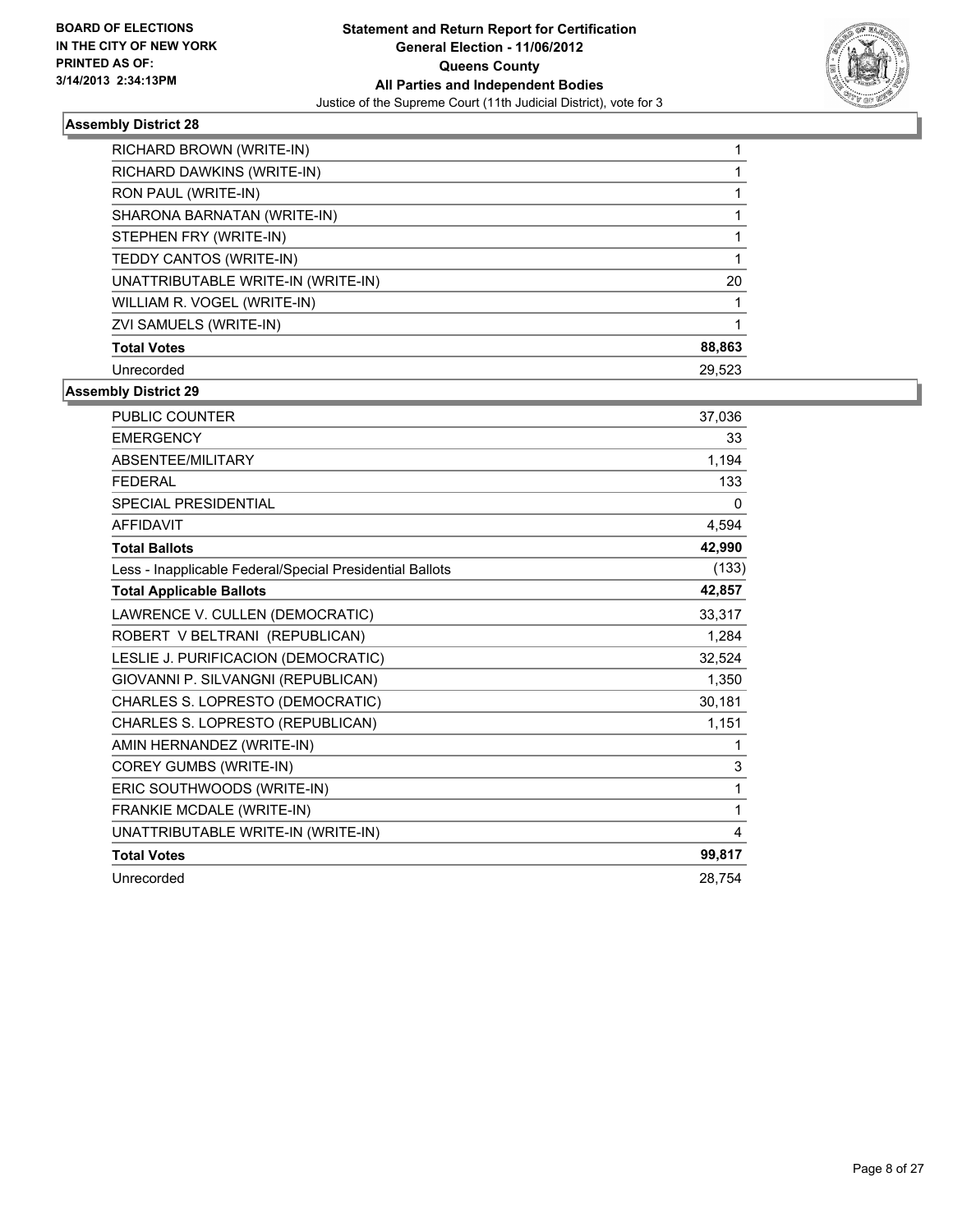

| PUBLIC COUNTER                                           | 29,698       |
|----------------------------------------------------------|--------------|
| <b>EMERGENCY</b>                                         | 0            |
| ABSENTEE/MILITARY                                        | 942          |
| FEDERAL                                                  | 266          |
| SPECIAL PRESIDENTIAL                                     | 0            |
| AFFIDAVIT                                                | 2,283        |
| <b>Total Ballots</b>                                     | 33,189       |
| Less - Inapplicable Federal/Special Presidential Ballots | (266)        |
| <b>Total Applicable Ballots</b>                          | 32,923       |
| LAWRENCE V. CULLEN (DEMOCRATIC)                          | 17,942       |
| ROBERT V BELTRANI (REPUBLICAN)                           | 7,758        |
| LESLIE J. PURIFICACION (DEMOCRATIC)                      | 16,654       |
| GIOVANNI P. SILVANGNI (REPUBLICAN)                       | 7,640        |
| CHARLES S. LOPRESTO (DEMOCRATIC)                         | 15,994       |
| CHARLES S. LOPRESTO (REPUBLICAN)                         | 6,806        |
| ALAN ANDREWS (WRITE-IN)                                  | 1            |
| ALANA COHEN (WRITE-IN)                                   | 1            |
| ANASTASIOS XANTHOPODOS (WRITE-IN)                        | 3            |
| ANTHONY AMBROSINI (WRITE-IN)                             | 1            |
| CONSTANTIN FRIEDMAN (WRITE-IN)                           | $\mathbf{1}$ |
| ELIJAH R. HALFERN (WRITE-IN)                             | 1            |
| FRANK AMBROSINI (WRITE-IN)                               | 1            |
| <b>GARY JOHNSON (WRITE-IN)</b>                           | 1            |
| JOHN LEHECKA (WRITE-IN)                                  | $\mathbf{1}$ |
| <b>JOSEPH AMBROSINI (WRITE-IN)</b>                       | 1            |
| MARGARET MARKEY (WRITE-IN)                               | 1            |
| MICHAEL H. BRUNI (WRITE-IN)                              | 1            |
| ROBERT ALLAN DICKEY (WRITE-IN)                           | 1            |
| TOR JOHNSON (WRITE-IN)                                   | $\mathbf 1$  |
| UNATTRIBUTABLE WRITE-IN (WRITE-IN)                       | 17           |
| VIRGIL GOODE (WRITE-IN)                                  | 1            |
| <b>Total Votes</b>                                       | 72,828       |
| Unrecorded                                               | 25,941       |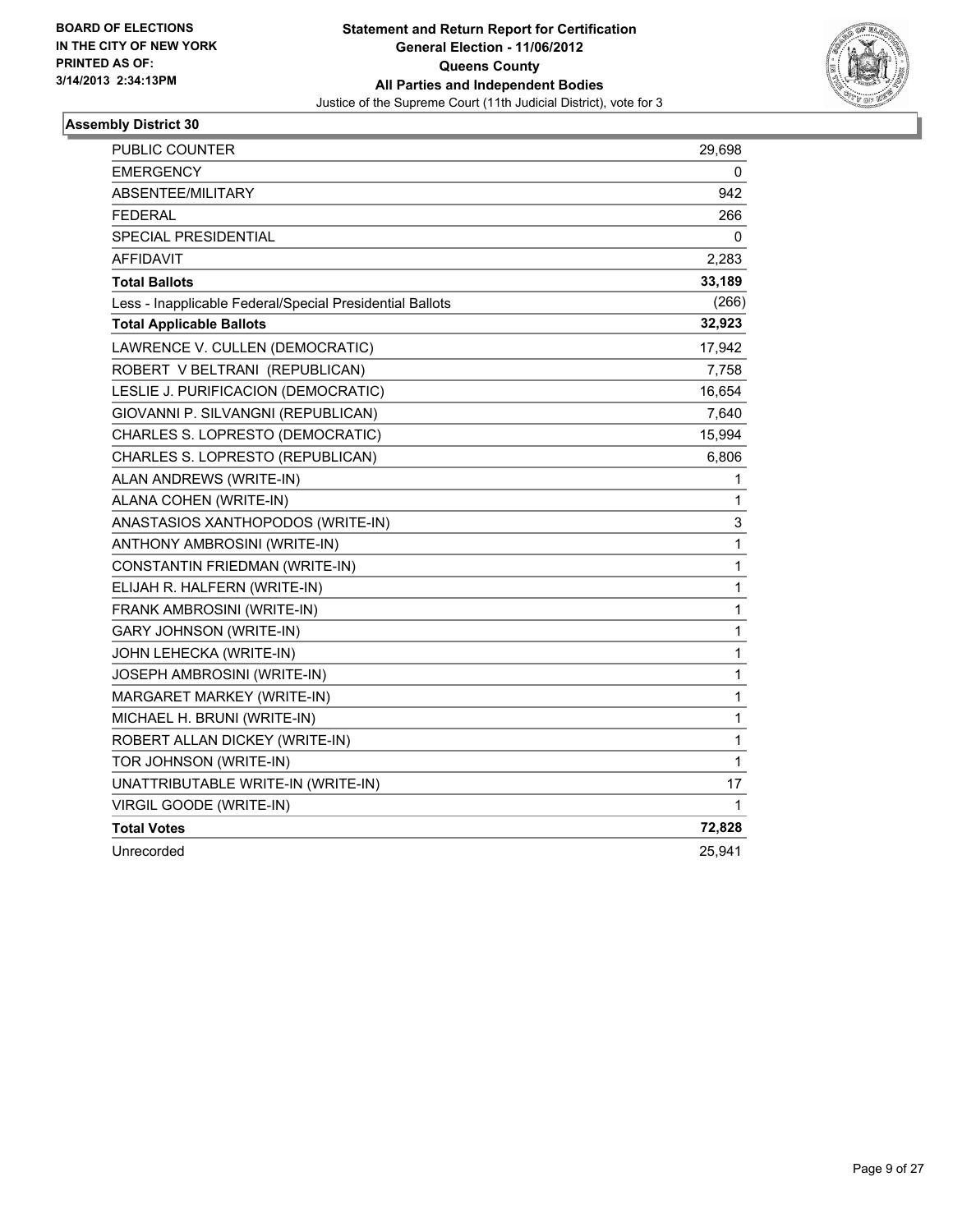

| <b>PUBLIC COUNTER</b>                                    | 23,934      |
|----------------------------------------------------------|-------------|
| <b>EMERGENCY</b>                                         | 0           |
| ABSENTEE/MILITARY                                        | 642         |
| <b>FEDERAL</b>                                           | 116         |
| <b>SPECIAL PRESIDENTIAL</b>                              | 0           |
| <b>AFFIDAVIT</b>                                         | 7,383       |
| <b>Total Ballots</b>                                     | 32,075      |
| Less - Inapplicable Federal/Special Presidential Ballots | (116)       |
| <b>Total Applicable Ballots</b>                          | 31,959      |
| LAWRENCE V. CULLEN (DEMOCRATIC)                          | 21,654      |
| ROBERT V BELTRANI (REPUBLICAN)                           | 1,322       |
| LESLIE J. PURIFICACION (DEMOCRATIC)                      | 20,896      |
| GIOVANNI P. SILVANGNI (REPUBLICAN)                       | 1,346       |
| CHARLES S. LOPRESTO (DEMOCRATIC)                         | 19,259      |
| CHARLES S. LOPRESTO (REPUBLICAN)                         | 1,162       |
| ADAM SCHAEHTEL (WRITE-IN)                                | 1           |
| ANGEL VARGAS (WRITE-IN)                                  | 1           |
| ANN MARIE TOYNABENE (WRITE-IN)                           | 3           |
| CHRISTOPHER POORE (WRITE-IN)                             | 1           |
| EILEEN SUICKLE (WRITE-IN)                                | 1           |
| ISAAC PARSEE (WRITE-IN)                                  | 1           |
| JAMES LENGUILE (WRITE-IN)                                | 1           |
| JOHN C NAUDUS (WRITE-IN)                                 | 1           |
| KASIEM SCOTT (WRITE-IN)                                  | 3           |
| LAWRENCE CULLEN (WRITE-IN)                               | $\mathbf 1$ |
| ROMEO LANGHOLNE (WRITE-IN)                               | 1           |
| UNATTRIBUTABLE WRITE-IN (WRITE-IN)                       | 5           |
| <b>Total Votes</b>                                       | 65,659      |
| Unrecorded                                               | 30,218      |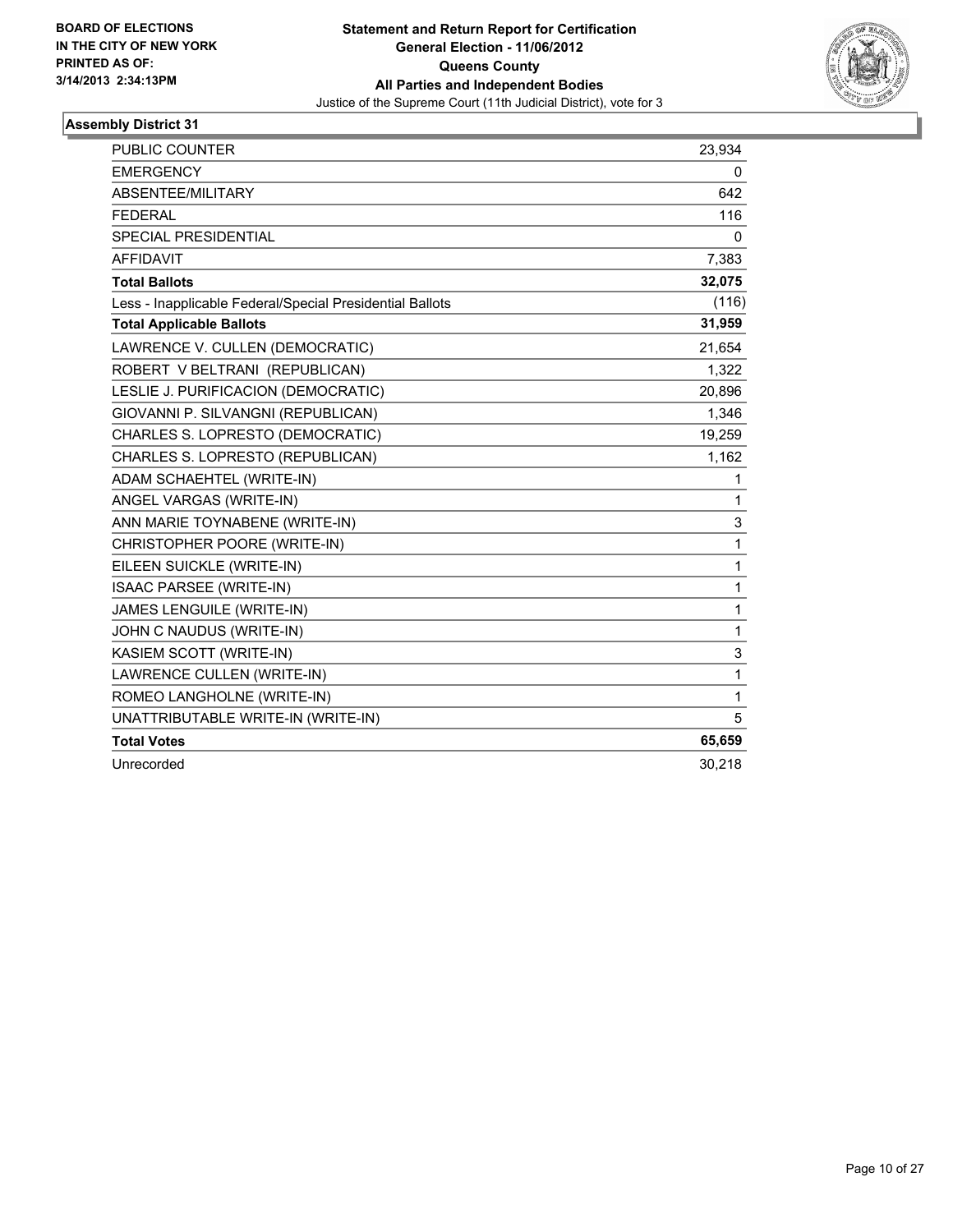

| <b>PUBLIC COUNTER</b>                                    | 35,853 |
|----------------------------------------------------------|--------|
| <b>EMERGENCY</b>                                         | 90     |
| <b>ABSENTEE/MILITARY</b>                                 | 740    |
| <b>FEDERAL</b>                                           | 109    |
| <b>SPECIAL PRESIDENTIAL</b>                              | 0      |
| <b>AFFIDAVIT</b>                                         | 4,588  |
| <b>Total Ballots</b>                                     | 41,380 |
| Less - Inapplicable Federal/Special Presidential Ballots | (109)  |
| <b>Total Applicable Ballots</b>                          | 41,271 |
| LAWRENCE V. CULLEN (DEMOCRATIC)                          | 30,864 |
| ROBERT V BELTRANI (REPUBLICAN)                           | 701    |
| LESLIE J. PURIFICACION (DEMOCRATIC)                      | 30,188 |
| GIOVANNI P. SILVANGNI (REPUBLICAN)                       | 737    |
| CHARLES S. LOPRESTO (DEMOCRATIC)                         | 27,313 |
| CHARLES S. LOPRESTO (REPUBLICAN)                         | 634    |
| <b>GEORGE SILVER (WRITE-IN)</b>                          | 1      |
| JESSIE R. WOUTEN (WRITE-IN)                              | 1      |
| NORMAN SEIGAL (WRITE-IN)                                 | 1      |
| NURI MOHAMMED (WRITE-IN)                                 | 1      |
| UNATTRIBUTABLE WRITE-IN (WRITE-IN)                       | 4      |
| <b>Total Votes</b>                                       | 90,445 |
| Unrecorded                                               | 33,368 |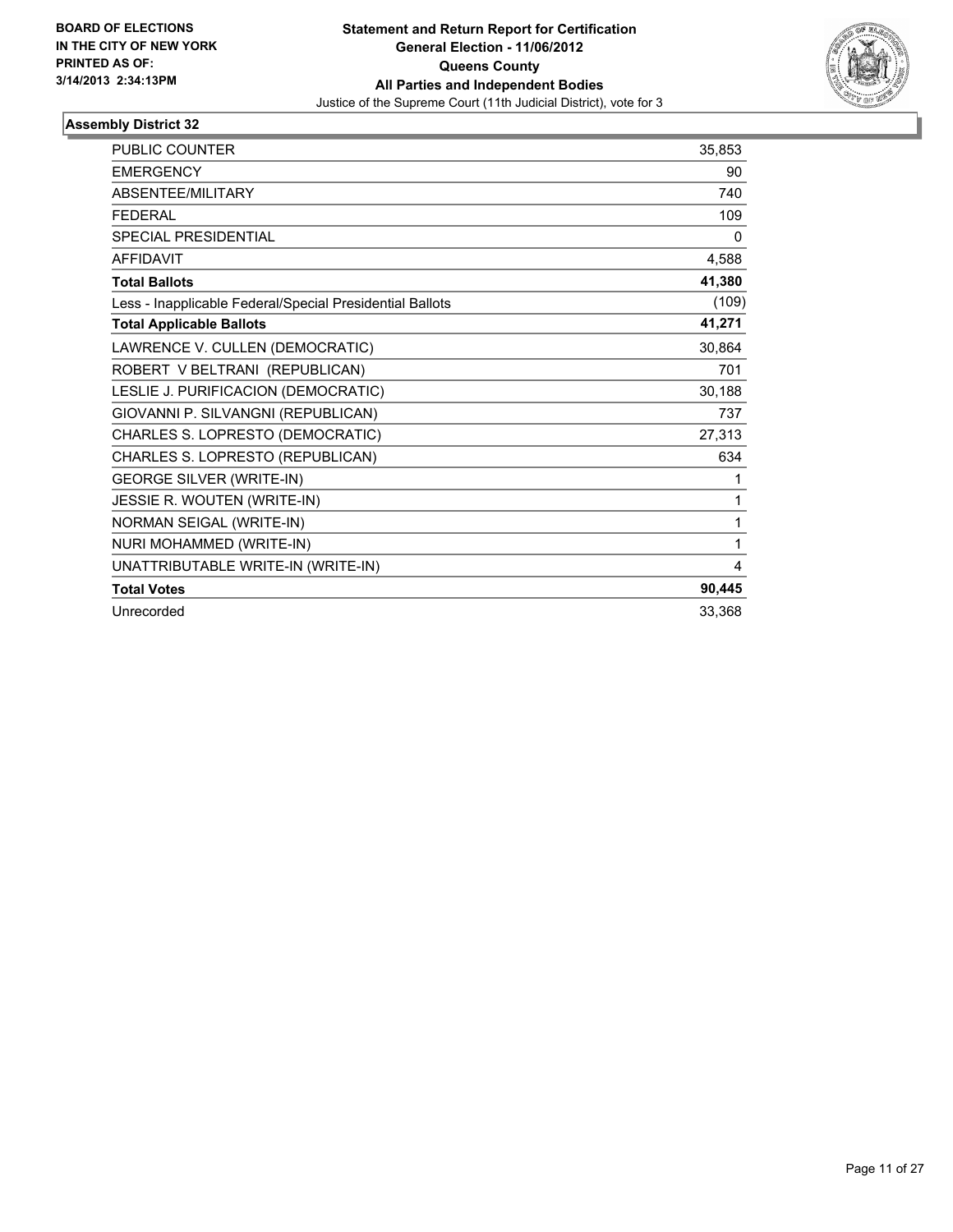

| <b>PUBLIC COUNTER</b>                                    | 40,655  |
|----------------------------------------------------------|---------|
| <b>EMERGENCY</b>                                         | 0       |
| ABSENTEE/MILITARY                                        | 1,058   |
| <b>FEDERAL</b>                                           | 162     |
| SPECIAL PRESIDENTIAL                                     | 0       |
| <b>AFFIDAVIT</b>                                         | 3,500   |
| <b>Total Ballots</b>                                     | 45,375  |
| Less - Inapplicable Federal/Special Presidential Ballots | (162)   |
| <b>Total Applicable Ballots</b>                          | 45,213  |
| LAWRENCE V. CULLEN (DEMOCRATIC)                          | 32,714  |
| ROBERT V BELTRANI (REPUBLICAN)                           | 3,449   |
| LESLIE J. PURIFICACION (DEMOCRATIC)                      | 31,396  |
| GIOVANNI P. SILVANGNI (REPUBLICAN)                       | 3,451   |
| CHARLES S. LOPRESTO (DEMOCRATIC)                         | 29,252  |
| CHARLES S. LOPRESTO (REPUBLICAN)                         | 3,074   |
| ALTON MADOX (WRITE-IN)                                   | 1       |
| ANTHONY PAGLIUCA (WRITE-IN)                              | 1       |
| ERIK JOHNSON (WRITE-IN)                                  | 1       |
| FABIENNE DARLENE SOSIS (WRITE-IN)                        | 1       |
| HAROLD SAXON (WRITE-IN)                                  | 1       |
| IRA JAY SHAPIRO (WRITE-IN)                               | 1       |
| JASON E. STARR (WRITE-IN)                                | 1       |
| JOSEPH AMMENDIKA (WRITE-IN)                              | 1       |
| LAWRENCE GOLDSTEIN (WRITE-IN)                            | 1       |
| STEPHEN DEJEAN (WRITE-IN)                                | 1       |
| UNATTRIBUTABLE WRITE-IN (WRITE-IN)                       | 8       |
| WARK WITTLIN (WRITE-IN)                                  | 1       |
| <b>Total Votes</b>                                       | 103,355 |
| Unrecorded                                               | 32,284  |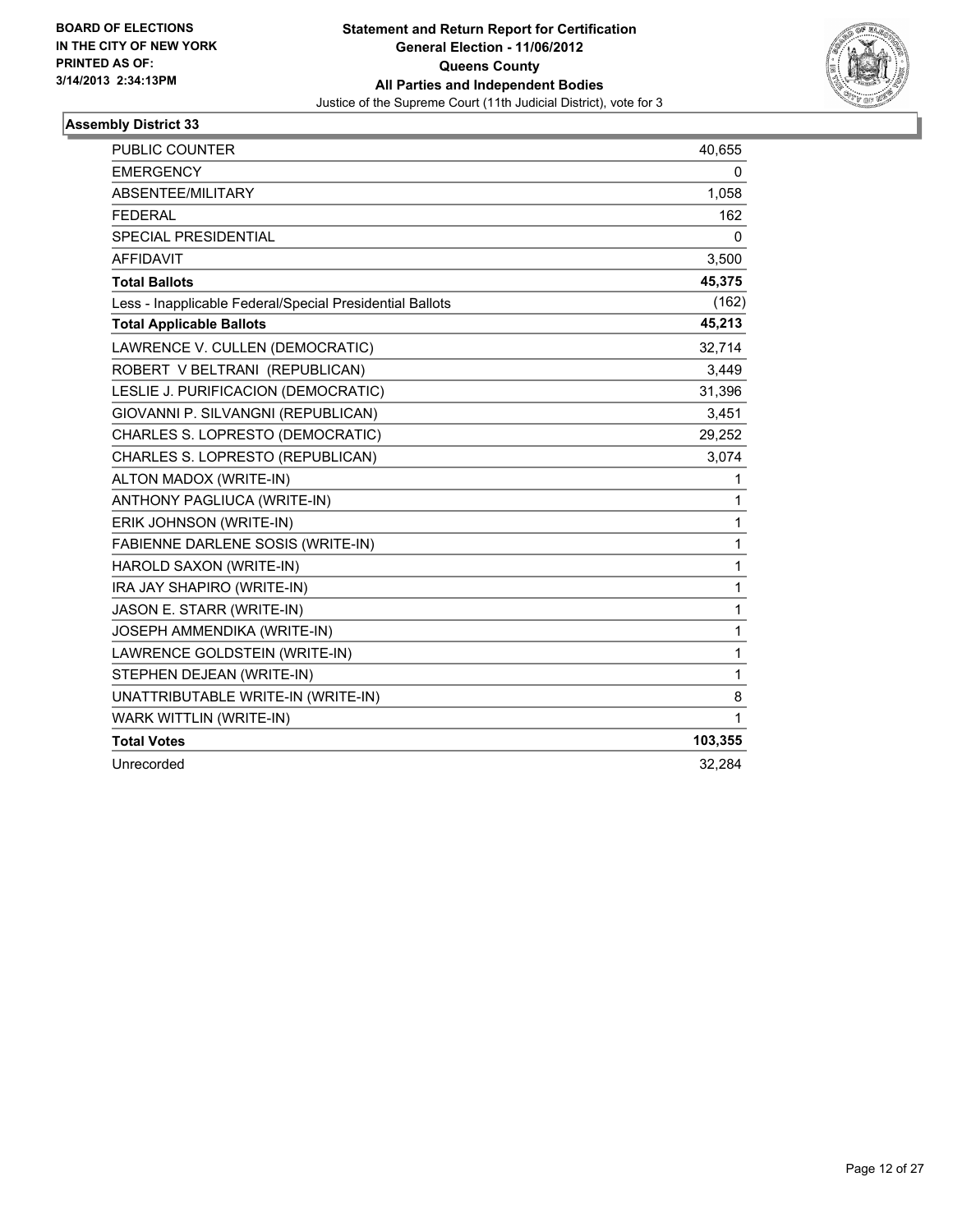

| PUBLIC COUNTER                                           | 22,602      |
|----------------------------------------------------------|-------------|
| <b>EMERGENCY</b>                                         | 2           |
| <b>ABSENTEE/MILITARY</b>                                 | 495         |
| <b>FEDERAL</b>                                           | 214         |
| SPECIAL PRESIDENTIAL                                     | 0           |
| <b>AFFIDAVIT</b>                                         | 2,529       |
| <b>Total Ballots</b>                                     | 25,842      |
| Less - Inapplicable Federal/Special Presidential Ballots | (214)       |
| <b>Total Applicable Ballots</b>                          | 25,628      |
| LAWRENCE V. CULLEN (DEMOCRATIC)                          | 16,489      |
| ROBERT V BELTRANI (REPUBLICAN)                           | 3,316       |
| LESLIE J. PURIFICACION (DEMOCRATIC)                      | 15,643      |
| GIOVANNI P. SILVANGNI (REPUBLICAN)                       | 3,046       |
| CHARLES S. LOPRESTO (DEMOCRATIC)                         | 14,332      |
| CHARLES S. LOPRESTO (REPUBLICAN)                         | 2,759       |
| <b>BARACK OBAMA (WRITE-IN)</b>                           | 1           |
| <b>BELA SHAYEVICK (WRITE-IN)</b>                         | 1           |
| BERNIE COHEN (WRITE-IN)                                  | 1           |
| BILL SCHOPP (WRITE-IN)                                   | 1           |
| <b>BRADLEY MANNING (WRITE-IN)</b>                        | 4           |
| CESAR H. QUINONES (WRITE-IN)                             | $\mathbf 1$ |
| DOROTHY CHINBRANDT (WRITE-IN)                            | 1           |
| EDWARD BUDD (WRITE-IN)                                   | 1           |
| <b>GENE RUSSIANOFF (WRITE-IN)</b>                        | 1           |
| <b>GEORGE PULLMAN (WRITE-IN)</b>                         | 1           |
| HEATHER DEVLIN (WRITE-IN)                                | 1           |
| HENRY SANTENO (WRITE-IN)                                 | 1           |
| JAMES MCMANUS (WRITE-IN)                                 | 1           |
| <b>JASON DIAZ (WRITE-IN)</b>                             | 1           |
| JOHNETTE TRAILL (WRITE-IN)                               | 3           |
| JULIAN ASSANGE (WRITE-IN)                                | $\mathbf 1$ |
| KEENEN THOMPSON (WRITE-IN)                               | 1           |
| UNATTRIBUTABLE WRITE-IN (WRITE-IN)                       | 5           |
| <b>Total Votes</b>                                       | 55,612      |
| Unrecorded                                               | 21,272      |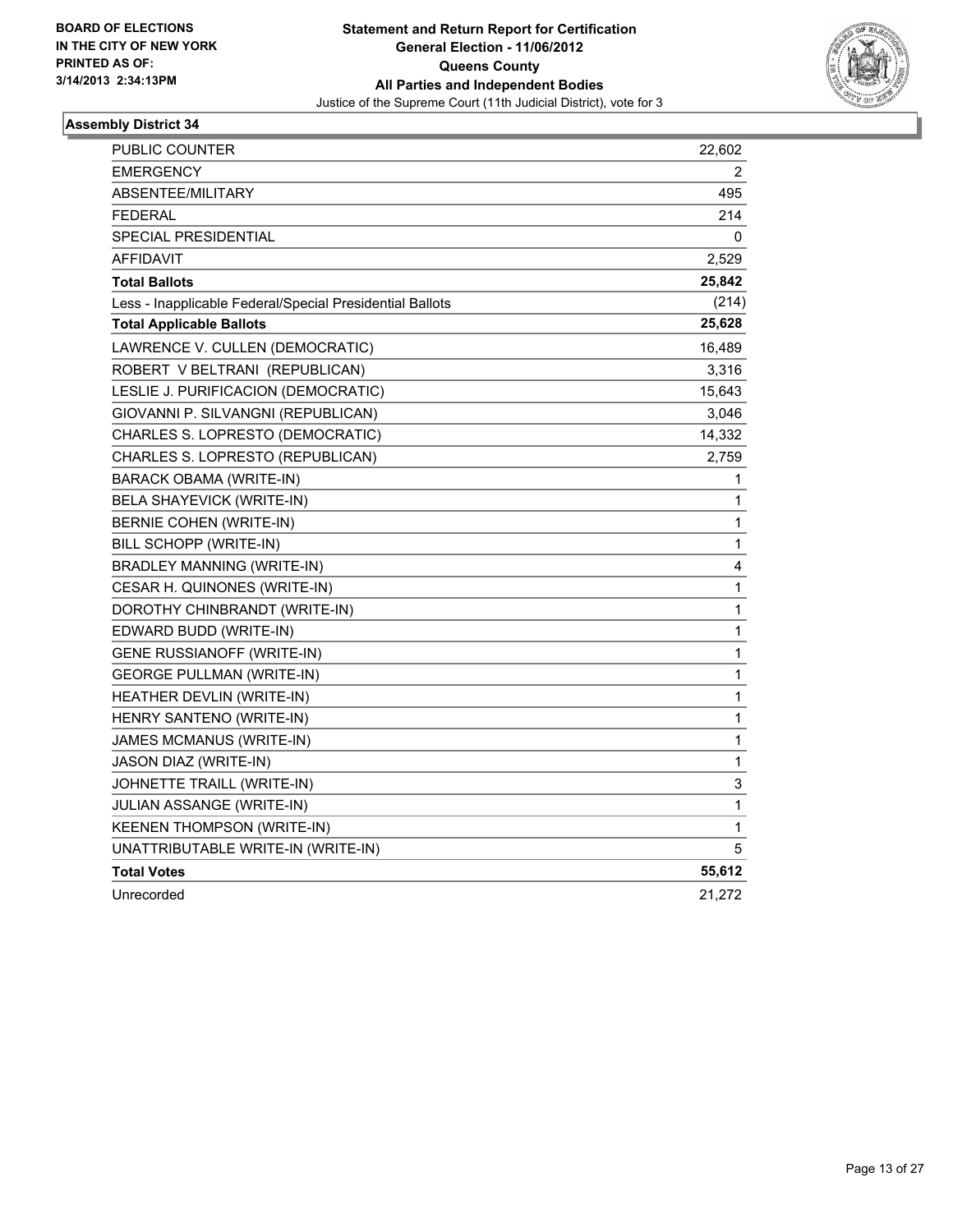

| PUBLIC COUNTER                                           | 21,821 |
|----------------------------------------------------------|--------|
| <b>EMERGENCY</b>                                         | 0      |
| ABSENTEE/MILITARY                                        | 655    |
| <b>FEDERAL</b>                                           | 145    |
| <b>SPECIAL PRESIDENTIAL</b>                              | 0      |
| <b>AFFIDAVIT</b>                                         | 2,267  |
| <b>Total Ballots</b>                                     | 24,888 |
| Less - Inapplicable Federal/Special Presidential Ballots | (145)  |
| <b>Total Applicable Ballots</b>                          | 24,743 |
| LAWRENCE V. CULLEN (DEMOCRATIC)                          | 16,488 |
| ROBERT V BELTRANI (REPUBLICAN)                           | 2,323  |
| LESLIE J. PURIFICACION (DEMOCRATIC)                      | 15,481 |
| GIOVANNI P. SILVANGNI (REPUBLICAN)                       | 2,158  |
| CHARLES S. LOPRESTO (DEMOCRATIC)                         | 14,157 |
| CHARLES S. LOPRESTO (REPUBLICAN)                         | 1,852  |
| ALEJANDRO A. ORTEGA (WRITE-IN)                           | 1      |
| MARK BIBLES (WRITE-IN)                                   | 3      |
| UNATTRIBUTABLE WRITE-IN (WRITE-IN)                       | 12     |
| <b>Total Votes</b>                                       | 52,475 |
| Unrecorded                                               | 21,754 |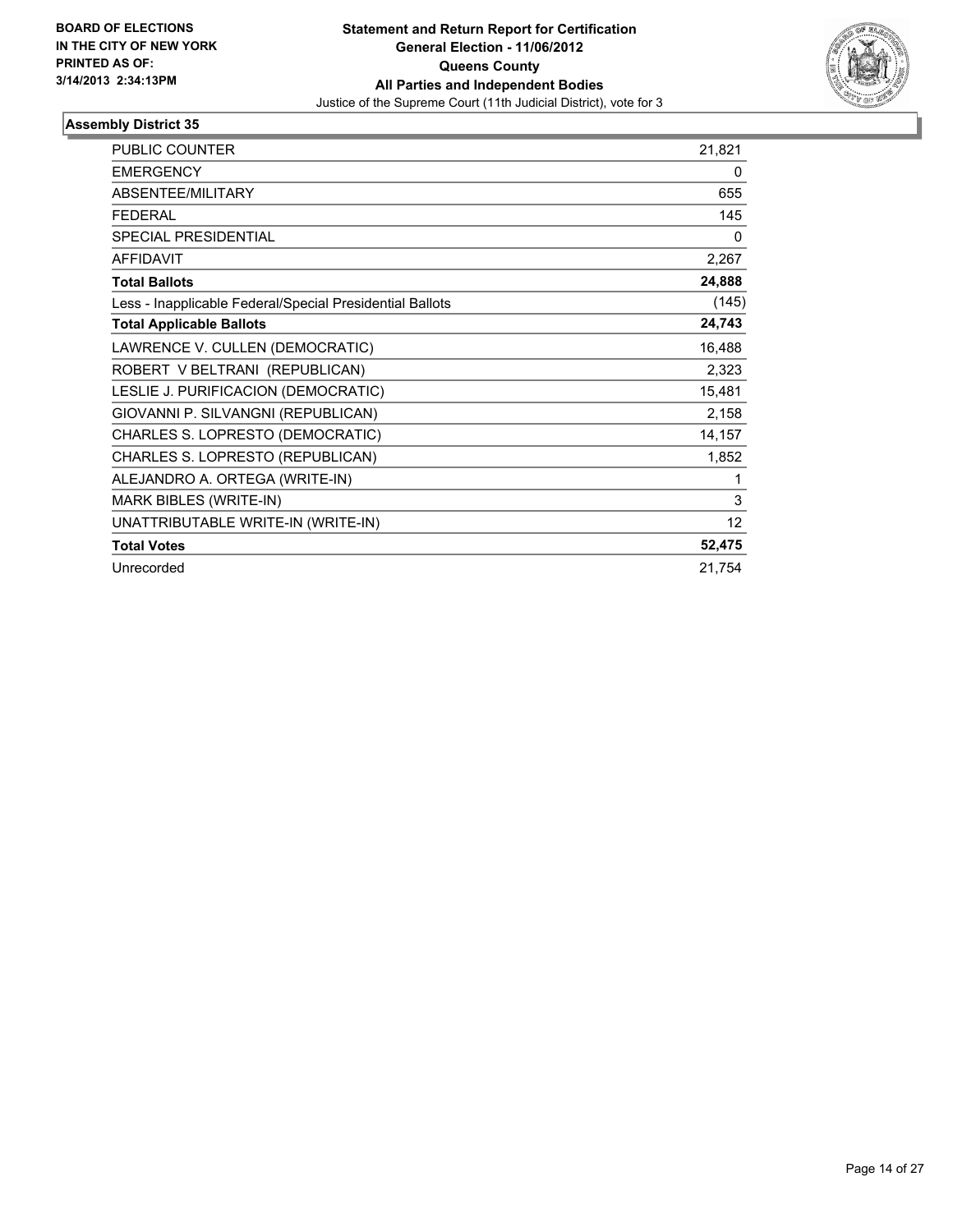

| <b>PUBLIC COUNTER</b>                                    | 32,541 |
|----------------------------------------------------------|--------|
| <b>EMERGENCY</b>                                         | 0      |
| ABSENTEE/MILITARY                                        | 863    |
| <b>FEDERAL</b>                                           | 508    |
| SPECIAL PRESIDENTIAL                                     | 0      |
| AFFIDAVIT                                                | 3,104  |
| <b>Total Ballots</b>                                     | 37,016 |
| Less - Inapplicable Federal/Special Presidential Ballots | (508)  |
| <b>Total Applicable Ballots</b>                          | 36,508 |
| LAWRENCE V. CULLEN (DEMOCRATIC)                          | 23,433 |
| ROBERT V BELTRANI (REPUBLICAN)                           | 5,363  |
| LESLIE J. PURIFICACION (DEMOCRATIC)                      | 22,504 |
| GIOVANNI P. SILVANGNI (REPUBLICAN)                       | 5,317  |
| CHARLES S. LOPRESTO (DEMOCRATIC)                         | 21,767 |
| CHARLES S. LOPRESTO (REPUBLICAN)                         | 4,749  |
| ANDREW KALLOCH (WRITE-IN)                                | 1      |
| ANDREW NAPOLITANO (WRITE-IN)                             | 1      |
| ANNA COUGET (WRITE-IN)                                   | 1      |
| BARRY BOLDEN (WRITE-IN)                                  | 1      |
| BRADLEY H. CHAIN (WRITE-IN)                              | 1      |
| BURIM NAMANI (WRITE-IN)                                  | 2      |
| CAROLYN MALONEY (WRITE-IN)                               | 1      |
| CHARLES GRODAN (WRITE-IN)                                | 1      |
| CHRIS EDES (WRITE-IN)                                    | 1      |
| COSTA CONSTANTINOS (WRITE-IN)                            | 1      |
| CYNTHIA CONTI (WRITE-IN)                                 | 1      |
| DAN MARGOLSKEE (WRITE-IN)                                | 1      |
| DONALD TRUMP (WRITE-IN)                                  | 1      |
| DRAGAN STOSIC (WRITE-IN)                                 | 1      |
| EDWIN VIERIA (WRITE-IN)                                  | 1      |
| FRANK GOUGET (WRITE-IN)                                  | 1      |
| <b>GEORGE EMERTZIADIS (WRITE-IN)</b>                     | 3      |
| <b>GEORGE KONETSKY (WRITE-IN)</b>                        | 1      |
| <b>GEORGE RAZIS (WRITE-IN)</b>                           | 1      |
| HOWARD STERN (WRITE-IN)                                  | 1      |
| JAY THOMAS (WRITE-IN)                                    | 1      |
| JEREMY S. KIBAKNE (WRITE-IN)                             | 1      |
| JOHN GARRIGAN (WRITE-IN)                                 | 1      |
| JOSEPH AOUN (WRITE-IN)                                   | 1      |
| JOSHUA SAMUELSON (WRITE-IN)                              | 1      |
| JUDY SHEINDLIN (WRITE-IN)                                | 1      |
| KIRSTEN GILLIBRAND (WRITE-IN)                            | 1      |
| LAURENCE WILLIAMS (WRITE-IN)                             | 1      |
| LAWRENCE CULLEN (WRITE-IN)                               | 1      |
| LYDIA CALUS (WRITE-IN)                                   | 1      |
| MARTIN MANGAN (WRITE-IN)                                 | 1      |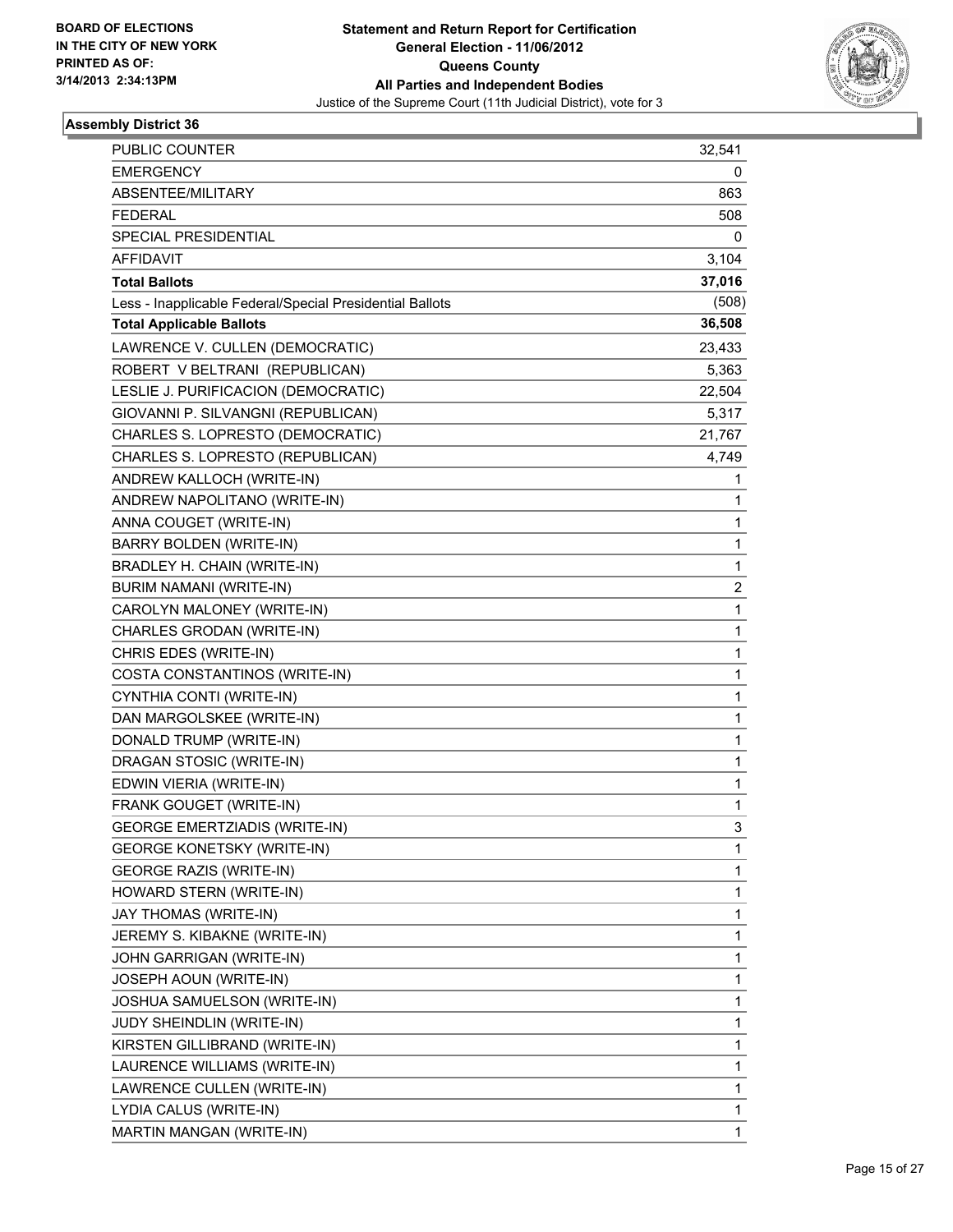

| MATTHEW SUNNA (WRITE-IN)           |                |
|------------------------------------|----------------|
| MEREDITH ENGEL (WRITE-IN)          |                |
| MICHAEL NAPOLITANO (WRITE-IN)      |                |
| MIKE CONNERS (WRITE-IN)            |                |
| NEX BENNETT (WRITE-IN)             |                |
| NOAM CHOMSKY (WRITE-IN)            |                |
| NOAM WIGGS (WRITE-IN)              |                |
| PETER VALLONE JR. (WRITE-IN)       |                |
| REBECCA JOHANNESEN (WRITE-IN)      |                |
| RICHARD OSUOR (WRITE-IN)           |                |
| SHAWN WILLIAMS (WRITE-IN)          |                |
| TERRY BRENNAN (WRITE-IN)           | $\overline{2}$ |
| UNAI ORTIZ (WRITE-IN)              | 3              |
| UNATTRIBUTABLE WRITE-IN (WRITE-IN) | 36             |
| <b>Total Votes</b>                 | 83,219         |
| Unrecorded                         | 26.305         |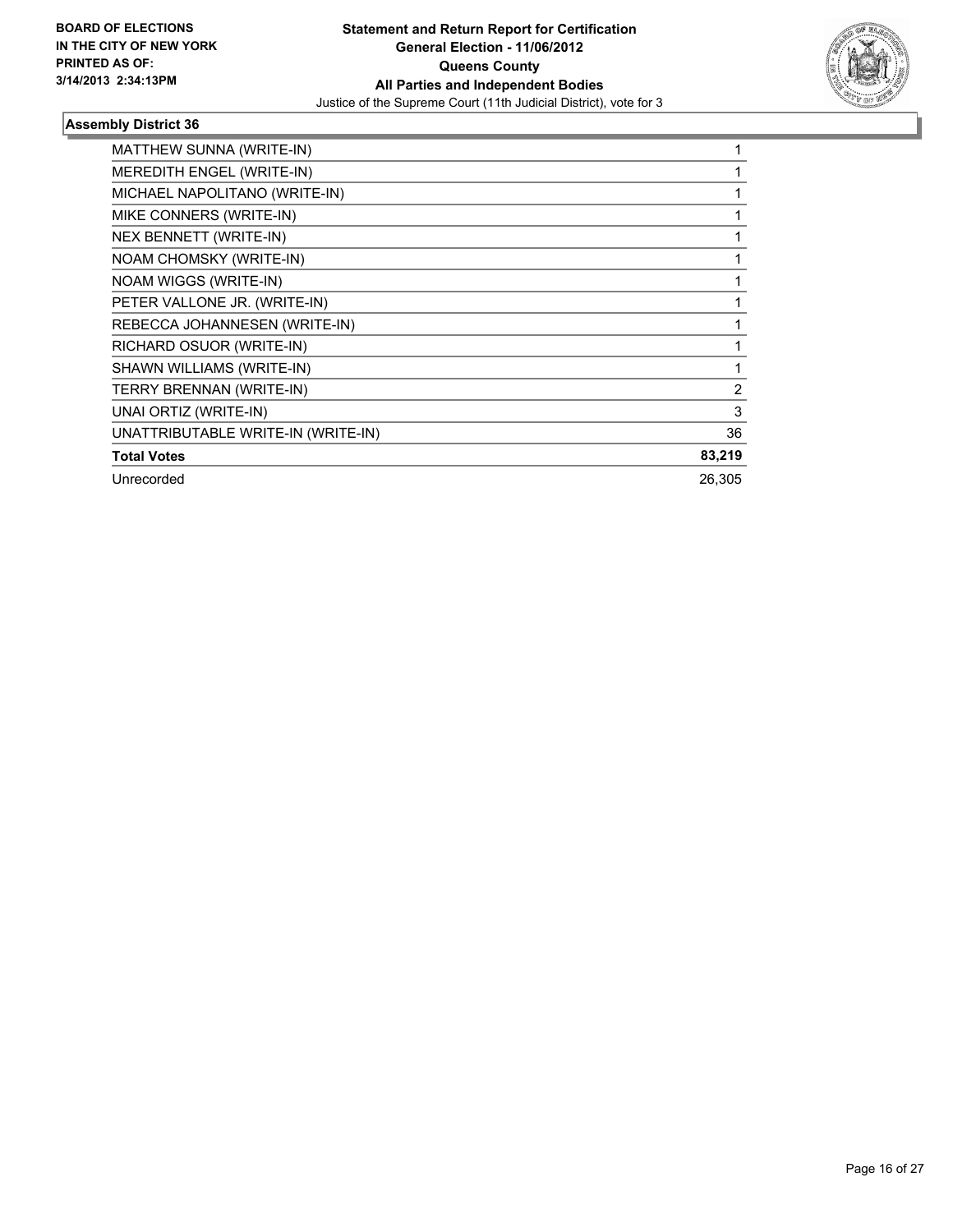

| PUBLIC COUNTER                                           | 27,998       |
|----------------------------------------------------------|--------------|
| EMERGENCY                                                | 19           |
| ABSENTEE/MILITARY                                        | 658          |
| FEDERAL                                                  | 212          |
| SPECIAL PRESIDENTIAL                                     | 0            |
| <b>AFFIDAVIT</b>                                         | 3,209        |
| <b>Total Ballots</b>                                     | 32,096       |
| Less - Inapplicable Federal/Special Presidential Ballots | (212)        |
| <b>Total Applicable Ballots</b>                          | 31,884       |
| LAWRENCE V. CULLEN (DEMOCRATIC)                          | 21,055       |
| ROBERT V BELTRANI (REPUBLICAN)                           | 4,060        |
| LESLIE J. PURIFICACION (DEMOCRATIC)                      | 20,261       |
| GIOVANNI P. SILVANGNI (REPUBLICAN)                       | 3,959        |
| CHARLES S. LOPRESTO (DEMOCRATIC)                         | 18,926       |
| CHARLES S. LOPRESTO (REPUBLICAN)                         | 3,464        |
| ALYSON COZZALINA (WRITE-IN)                              | 2            |
| ANDREW NAPOLITANO (WRITE-IN)                             | 1            |
| DANIELLE MURPHY (WRITE-IN)                               | 1            |
| DEEPA R. NAGINI (WRITE-IN)                               | 1            |
| ELI MANNING (WRITE-IN)                                   | 1            |
| J. PORTER DEVRIES (WRITE-IN)                             | 1            |
| KYLE PENNIE (WRITE-IN)                                   | 1            |
| LAURIE PETERSON (WRITE-IN)                               | 1            |
| LINDA CHIMERA (WRITE-IN)                                 | 1            |
| MARK DIXON (WRITE-IN)                                    | 1            |
| MARY TERESA BARBARA SOLTIS (WRITE-IN)                    | 1            |
| MATT JOSEPHSON (WRITE-IN)                                | 1            |
| MATT MURDOCK (WRITE-IN)                                  | 1            |
| PATRICK MAQEE (WRITE-IN)                                 | 1            |
| PETER DUNNE (WRITE-IN)                                   | 1            |
| RON PAUL (WRITE-IN)                                      | 3            |
| RONALD REGAN (WRITE-IN)                                  | 1            |
| RUDOLF G. SANCHEZ II (WRITE-IN)                          | 1            |
| TEDDY ROOSEVELT (WRITE-IN)                               | $\mathbf{1}$ |
| UNATTRIBUTABLE WRITE-IN (WRITE-IN)                       | 21           |
| WALTER IWACHIW (WRITE-IN)                                | 1            |
| WILLIAM L PURCELL (WRITE-IN)                             | 1            |
| XANDER DICKERSON (WRITE-IN)                              | 1            |
| <b>Total Votes</b>                                       | 71,771       |
| Unrecorded                                               | 23,881       |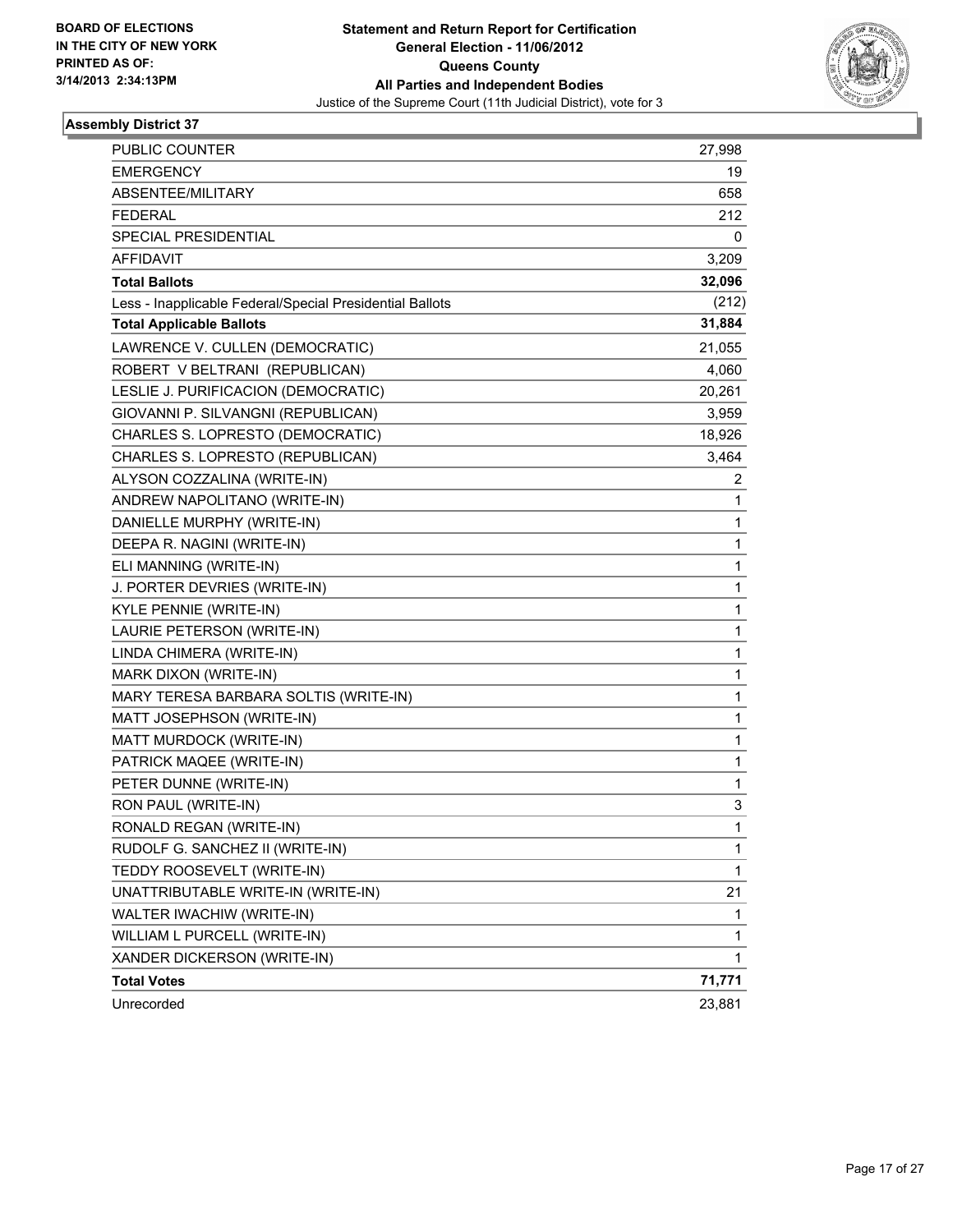

| <b>PUBLIC COUNTER</b>                                    | 23,243   |
|----------------------------------------------------------|----------|
| <b>EMERGENCY</b>                                         | 0        |
| ABSENTEE/MILITARY                                        | 409      |
| <b>FEDERAL</b>                                           | 91       |
| SPECIAL PRESIDENTIAL                                     | $\Omega$ |
| <b>AFFIDAVIT</b>                                         | 2,812    |
| <b>Total Ballots</b>                                     | 26,555   |
| Less - Inapplicable Federal/Special Presidential Ballots | (91)     |
| <b>Total Applicable Ballots</b>                          | 26,464   |
| LAWRENCE V. CULLEN (DEMOCRATIC)                          | 16,031   |
| ROBERT V BELTRANI (REPUBLICAN)                           | 4,031    |
| LESLIE J. PURIFICACION (DEMOCRATIC)                      | 15,208   |
| GIOVANNI P. SILVANGNI (REPUBLICAN)                       | 3,917    |
| CHARLES S. LOPRESTO (DEMOCRATIC)                         | 13,965   |
| CHARLES S. LOPRESTO (REPUBLICAN)                         | 3,458    |
| ARTHUR STEEN BROWN (WRITE-IN)                            | 1        |
| DANNY TEJADA (WRITE-IN)                                  | 1        |
| ELVIN GORES (WRITE-IN)                                   | 1        |
| FANUEL MARTY JR. (WRITE-IN)                              | 3        |
| JIN SONG CHEN (WRITE-IN)                                 | 3        |
| LOUIS PADRON JR. (WRITE-IN)                              | 1        |
| NOEL A. ROMAN (WRITE-IN)                                 | 3        |
| PAULA A. ESMONT (WRITE-IN)                               | 1        |
| RALPH NADER (WRITE-IN)                                   | 1        |
| ROBERT A. ESMONT (WRITE-IN)                              | 1        |
| TERRY JOSEPH COLE (WRITE-IN)                             | 1        |
| UNATTRIBUTABLE WRITE-IN (WRITE-IN)                       | 13       |
| <b>Total Votes</b>                                       | 56,640   |
| Unrecorded                                               | 22,752   |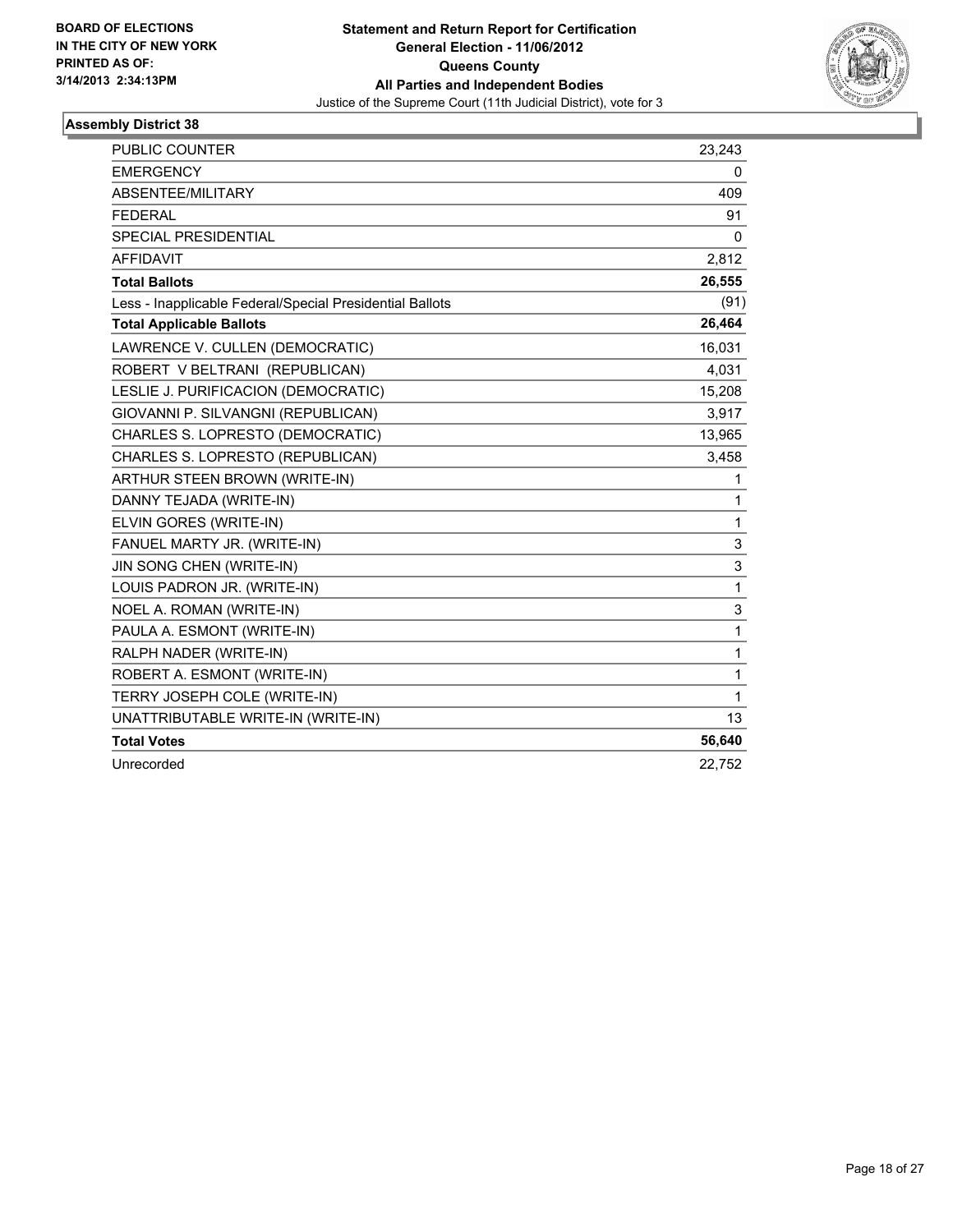

| PUBLIC COUNTER                                           | 17,718       |
|----------------------------------------------------------|--------------|
| <b>EMERGENCY</b>                                         | 0            |
| ABSENTEE/MILITARY                                        | 348          |
| <b>FEDERAL</b>                                           | 160          |
| <b>SPECIAL PRESIDENTIAL</b>                              | 0            |
| <b>AFFIDAVIT</b>                                         | 1,991        |
| <b>Total Ballots</b>                                     | 20,217       |
| Less - Inapplicable Federal/Special Presidential Ballots | (160)        |
| <b>Total Applicable Ballots</b>                          | 20,057       |
| LAWRENCE V. CULLEN (DEMOCRATIC)                          | 12,421       |
| ROBERT V BELTRANI (REPUBLICAN)                           | 2,379        |
| LESLIE J. PURIFICACION (DEMOCRATIC)                      | 11,743       |
| GIOVANNI P. SILVANGNI (REPUBLICAN)                       | 2,157        |
| CHARLES S. LOPRESTO (DEMOCRATIC)                         | 10,605       |
| CHARLES S. LOPRESTO (REPUBLICAN)                         | 1,915        |
| BARACK OBAMA (WRITE-IN)                                  | 1            |
| CHRIS EDES (WRITE-IN)                                    | 1            |
| CHRIS MOONEY (WRITE-IN)                                  | 1            |
| COLIN POWELL (WRITE-IN)                                  | 1            |
| <b>GLENN BECK (WRITE-IN)</b>                             | 1            |
| JUDY HUANG (WRITE-IN)                                    | 1            |
| KATRINA BRICK (WRITE-IN)                                 | 1            |
| MARGUERITE CORDICE (WRITE-IN)                            | 1            |
| MERCEDES CANO (WRITE-IN)                                 | 1            |
| MICHAEL GRUNDY (WRITE-IN)                                | 1            |
| NARESH GERI (WRITE-IN)                                   | 1            |
| RAND PAUL (WRITE-IN)                                     | 1            |
| RON PAUL (WRITE-IN)                                      | $\mathbf{1}$ |
| STEPHEN COLBERT (WRITE-IN)                               | 1            |
| TODD AKIN (WRITE-IN)                                     | 1            |
| UNATTRIBUTABLE WRITE-IN (WRITE-IN)                       | 18           |
| <b>Total Votes</b>                                       | 41,253       |
| Unrecorded                                               | 18,918       |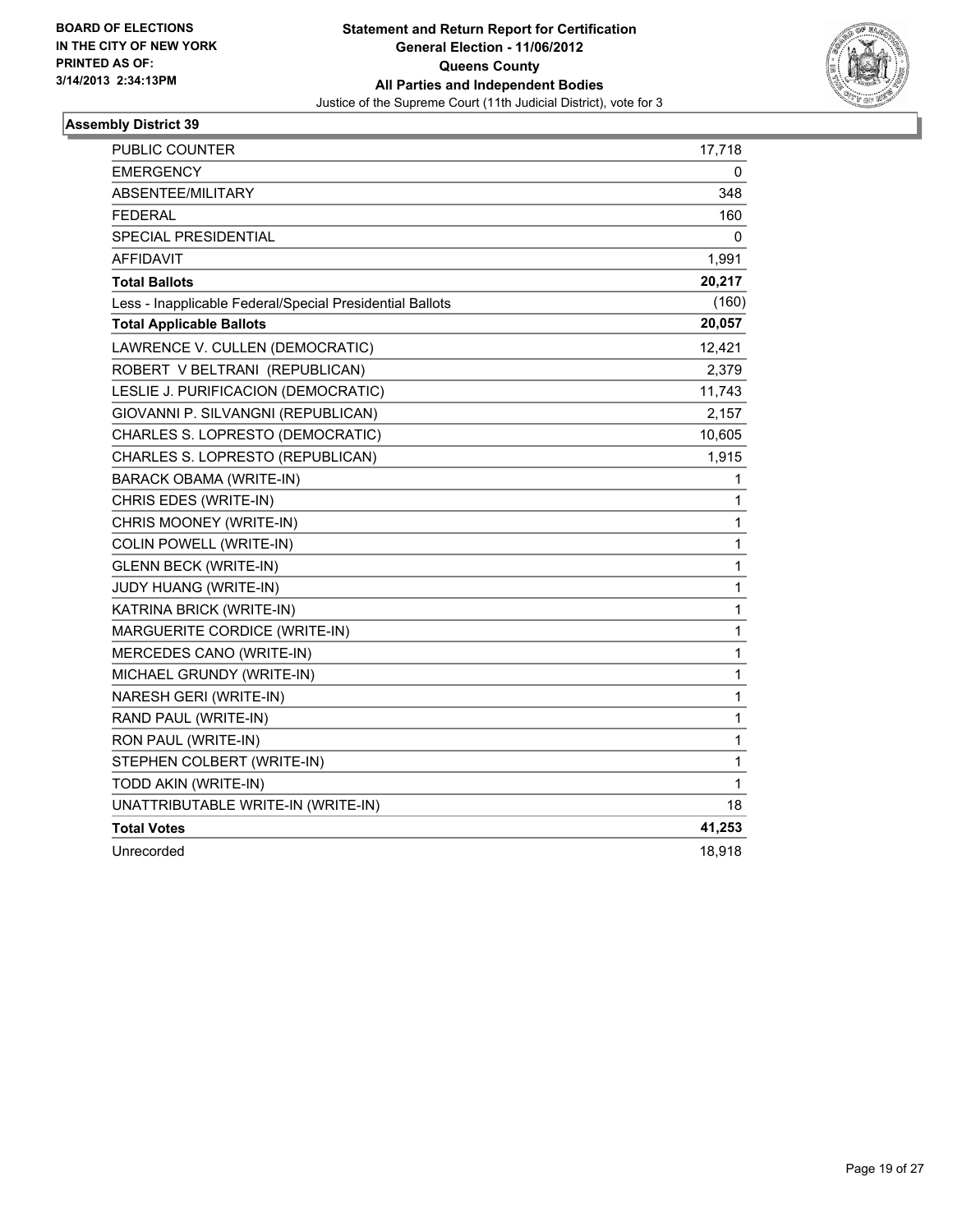

| PUBLIC COUNTER                                           | 21,100       |
|----------------------------------------------------------|--------------|
| <b>EMERGENCY</b>                                         | 7            |
| ABSENTEE/MILITARY                                        | 848          |
| <b>FEDERAL</b>                                           | 171          |
| SPECIAL PRESIDENTIAL                                     | 0            |
| <b>AFFIDAVIT</b>                                         | 1,566        |
| <b>Total Ballots</b>                                     | 23,692       |
| Less - Inapplicable Federal/Special Presidential Ballots | (171)        |
| <b>Total Applicable Ballots</b>                          | 23,521       |
| LAWRENCE V. CULLEN (DEMOCRATIC)                          | 12,044       |
| ROBERT V BELTRANI (REPUBLICAN)                           | 4,711        |
| LESLIE J. PURIFICACION (DEMOCRATIC)                      | 10,895       |
| GIOVANNI P. SILVANGNI (REPUBLICAN)                       | 4,536        |
| CHARLES S. LOPRESTO (DEMOCRATIC)                         | 10,550       |
| CHARLES S. LOPRESTO (REPUBLICAN)                         | 4,010        |
| BERNIE FERRERA (WRITE-IN)                                | 1            |
| BHANU PRAKASH (WRITE-IN)                                 | 1            |
| BRIGHT H. HUNG (WRITE-IN)                                | 1            |
| DARYL STRAWBERRY (WRITE-IN)                              | $\mathbf{1}$ |
| ELIAS GARCIA (WRITE-IN)                                  | 3            |
| EVERGREEN CHOU (WRITE-IN)                                | $\mathbf{1}$ |
| JACK T. C. PASCHEL (WRITE-IN)                            | $\mathbf{1}$ |
| JON PANIKKAR (WRITE-IN)                                  | 1            |
| KENT HUNG (WRITE-IN)                                     | 1            |
| LI HUNG (WRITE-IN)                                       | $\mathbf 1$  |
| LYNNE HAMILL (WRITE-IN)                                  | $\mathbf 1$  |
| MARY SHEAHAN (WRITE-IN)                                  | $\mathbf{1}$ |
| MITCHELL C. SCHROADRINI (WRITE-IN)                       | 1            |
| TINA FEY (WRITE-IN)                                      | $\mathbf{1}$ |
| UNATTRIBUTABLE WRITE-IN (WRITE-IN)                       | 18           |
| <b>Total Votes</b>                                       | 46,780       |
| Unrecorded                                               | 23,783       |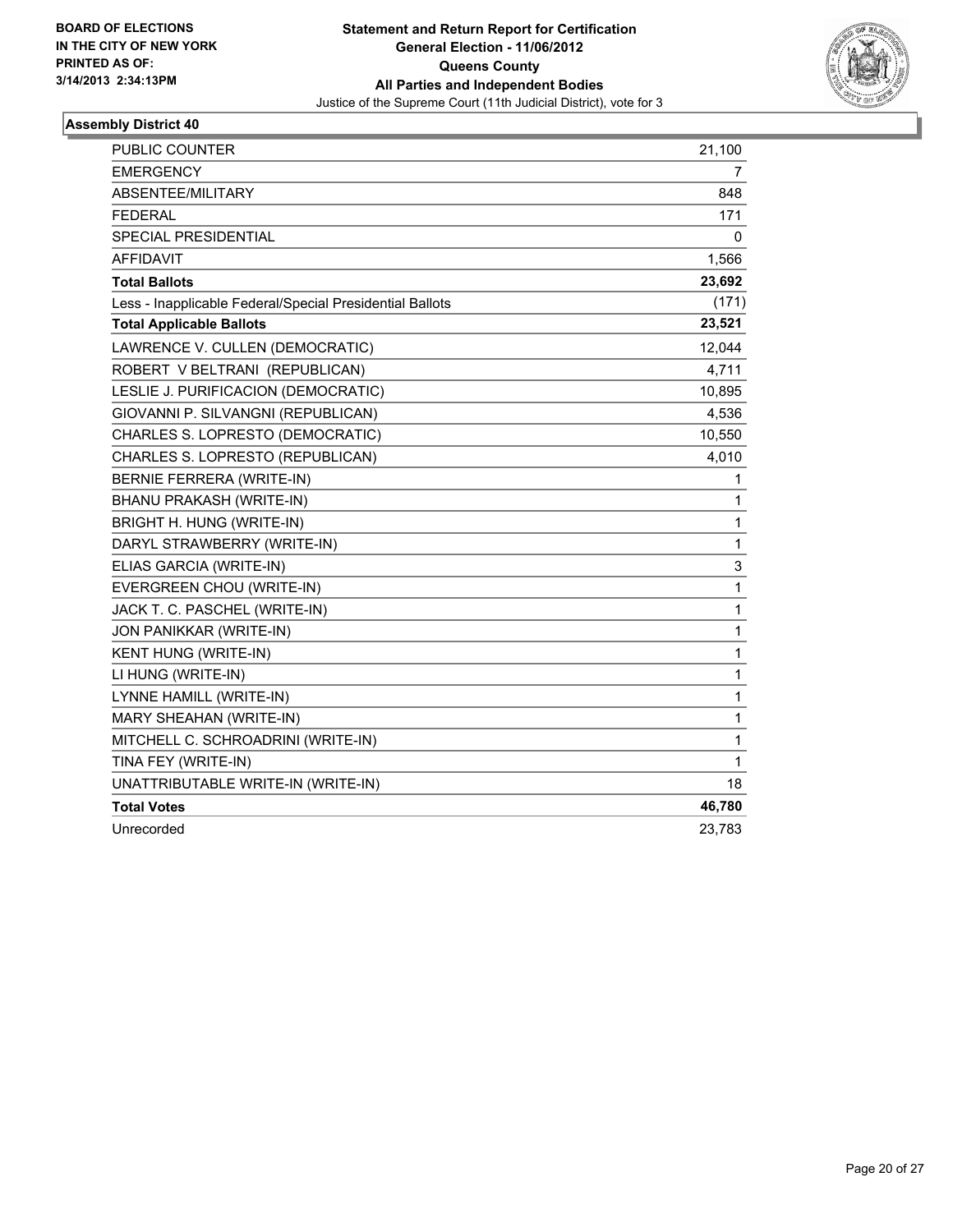

| PUBLIC COUNTER                                           | 516,438      |
|----------------------------------------------------------|--------------|
| <b>EMERGENCY</b>                                         | 185          |
| ABSENTEE/MILITARY                                        | 16,769       |
| <b>FEDERAL</b>                                           | 4,778        |
| SPECIAL PRESIDENTIAL                                     | 1            |
| <b>AFFIDAVIT</b>                                         | 61,837       |
| <b>Total Ballots</b>                                     | 600,008      |
| Less - Inapplicable Federal/Special Presidential Ballots | (4, 779)     |
| <b>Total Applicable Ballots</b>                          | 595,229      |
| LAWRENCE V. CULLEN (DEMOCRATIC)                          | 365,516      |
| ROBERT V BELTRANI (REPUBLICAN)                           | 92,426       |
| LESLIE J. PURIFICACION (DEMOCRATIC)                      | 347,192      |
| GIOVANNI P. SILVANGNI (REPUBLICAN)                       | 89,902       |
| CHARLES S. LOPRESTO (DEMOCRATIC)                         | 326,113      |
| CHARLES S. LOPRESTO (REPUBLICAN)                         | 80,850       |
| AARON KLEIN (WRITE-IN)                                   | 1            |
| ADAM SCHAEHTEL (WRITE-IN)                                | 1            |
| ADAM WEISS (WRITE-IN)                                    | 1            |
| ALAN ANDREWS (WRITE-IN)                                  | 1            |
| ALANA COHEN (WRITE-IN)                                   | 1            |
| ALEJANDRO A. ORTEGA (WRITE-IN)                           | 1            |
| ALOK LAL (WRITE-IN)                                      | $\mathbf{1}$ |
| ALTON MADOX (WRITE-IN)                                   | 1            |
| ALYSON COZZALINA (WRITE-IN)                              | 2            |
| AMIN HERNANDEZ (WRITE-IN)                                | 1            |
| ANASTASIOS XANTHOPODOS (WRITE-IN)                        | 3            |
| ANDREW KALLOCH (WRITE-IN)                                | 1            |
| ANDREW NAPOLITANO (WRITE-IN)                             | 5            |
| ANGEL VARGAS (WRITE-IN)                                  | 1            |
| ANN MARIE TOYNABENE (WRITE-IN)                           | 3            |
| ANNA COUGET (WRITE-IN)                                   | 1            |
| ANN-MARIE CASALE (WRITE-IN)                              | 1            |
| ANTHONY AMBROSINI (WRITE-IN)                             | 1            |
| ANTHONY PAGLIUCA (WRITE-IN)                              | 1            |
| ANTHONY SCALIA (WRITE-IN)                                | 1            |
| ARTHUR STEEN BROWN (WRITE-IN)                            | 1            |
| ATHANASIOS ARNIOTIS (WRITE-IN)                           | 3            |
| BARACK OBAMA (WRITE-IN)                                  | 3            |
| BARRY BOLDEN (WRITE-IN)                                  | 1            |
| BARRY SCHWARTZ (WRITE-IN)                                | 1            |
| <b>BEBICK MICHEAL (WRITE-IN)</b>                         | 1            |
| BELA SHAYEVICK (WRITE-IN)                                | 1            |
| BERNIE COHEN (WRITE-IN)                                  | 1            |
| BERNIE FERRERA (WRITE-IN)                                | 1            |
| BETTIE PAGE (WRITE-IN)                                   | 1            |
| BHANU PRAKASH (WRITE-IN)                                 | 1            |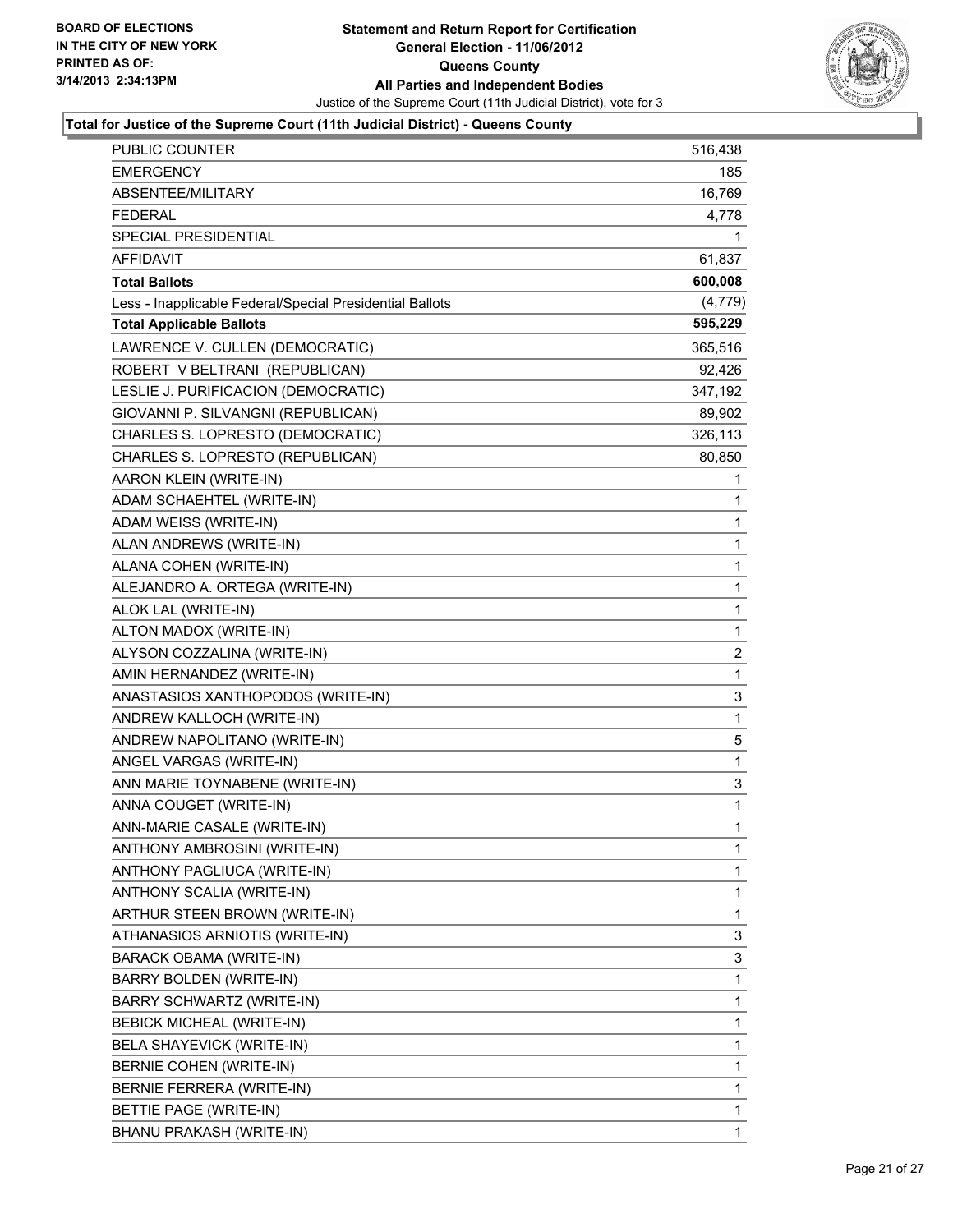

| BILL SCHOPP (WRITE-IN)<br>1<br>BOB DOBBS (WRITE-IN)<br>3<br><b>BOGDAN BENITCH (WRITE-IN)</b><br>1<br>BRADLEY H. CHAIN (WRITE-IN)<br>1<br><b>BRADLEY MANNING (WRITE-IN)</b><br>4<br>BRIAN LOWY (WRITE-IN)<br>1<br>BRIGHT H. HUNG (WRITE-IN)<br>1<br><b>BURIM NAMANI (WRITE-IN)</b><br>$\overline{2}$<br>CARMINE GONCALVES (WRITE-IN)<br>1<br>CAROLYN E. VOGEL (WRITE-IN)<br>1<br>CAROLYN MALONEY (WRITE-IN)<br>1<br>CESAR H. QUINONES (WRITE-IN)<br>1<br>CHARLES GRODAN (WRITE-IN)<br>1<br>CHARLES MANSON (WRITE-IN)<br>1<br>CHRIS EDES (WRITE-IN)<br>2<br>CHRIS HEALY (WRITE-IN)<br>1<br>CHRIS MOONEY (WRITE-IN)<br>1<br>CHRISTOPHER POORE (WRITE-IN)<br>1<br>CLAUDIA SBRISSA (WRITE-IN)<br>1<br>COLIA CLARK (WRITE-IN)<br>1<br>COLIN POWELL (WRITE-IN)<br>1<br>CONSTANTIN FRIEDMAN (WRITE-IN)<br>1<br>COOPER LONG (WRITE-IN)<br>1<br>COREY GUMBS (WRITE-IN)<br>3<br>COSTA CONSTANTINOS (WRITE-IN)<br>1<br>CYNTHIA CONTI (WRITE-IN)<br>1<br>DAN MARGOLSKEE (WRITE-IN)<br>1<br>DANIELLE MURPHY (WRITE-IN)<br>1<br>DANNY TEJADA (WRITE-IN)<br>1<br>DARYL STRAWBERRY (WRITE-IN)<br>1<br>DAVE BROCKIE (WRITE-IN)<br>1<br>DAVID CHIANG (WRITE-IN)<br>1<br>DAVID H. CHIANG (WRITE-IN)<br>1<br>DAVID PATREAUS (WRITE-IN)<br>1<br>DEEPA R. NAGINI (WRITE-IN)<br>1<br>DINO ROACH (WRITE-IN)<br>1<br>DONALD TRUMP (WRITE-IN)<br>1<br>DOROTHY CHINBRANDT (WRITE-IN)<br>1<br>DRAGAN STOSIC (WRITE-IN)<br>1<br>ED KOCH (WRITE-IN)<br>$\overline{a}$<br>EDWARD BUDD (WRITE-IN)<br>1<br>EDWARD L. FOX (WRITE-IN)<br>1<br>EDWARD SOTO (WRITE-IN)<br>1<br>EDWARDS BLACK (WRITE-IN)<br>1<br>EDWIN VIERIA (WRITE-IN)<br>1 | BILL CLINTON (WRITE-IN) | 1 |
|--------------------------------------------------------------------------------------------------------------------------------------------------------------------------------------------------------------------------------------------------------------------------------------------------------------------------------------------------------------------------------------------------------------------------------------------------------------------------------------------------------------------------------------------------------------------------------------------------------------------------------------------------------------------------------------------------------------------------------------------------------------------------------------------------------------------------------------------------------------------------------------------------------------------------------------------------------------------------------------------------------------------------------------------------------------------------------------------------------------------------------------------------------------------------------------------------------------------------------------------------------------------------------------------------------------------------------------------------------------------------------------------------------------------------------------------------------------------------------------------------------------------------------------------------------------------------------------------------------|-------------------------|---|
|                                                                                                                                                                                                                                                                                                                                                                                                                                                                                                                                                                                                                                                                                                                                                                                                                                                                                                                                                                                                                                                                                                                                                                                                                                                                                                                                                                                                                                                                                                                                                                                                        |                         |   |
|                                                                                                                                                                                                                                                                                                                                                                                                                                                                                                                                                                                                                                                                                                                                                                                                                                                                                                                                                                                                                                                                                                                                                                                                                                                                                                                                                                                                                                                                                                                                                                                                        |                         |   |
|                                                                                                                                                                                                                                                                                                                                                                                                                                                                                                                                                                                                                                                                                                                                                                                                                                                                                                                                                                                                                                                                                                                                                                                                                                                                                                                                                                                                                                                                                                                                                                                                        |                         |   |
|                                                                                                                                                                                                                                                                                                                                                                                                                                                                                                                                                                                                                                                                                                                                                                                                                                                                                                                                                                                                                                                                                                                                                                                                                                                                                                                                                                                                                                                                                                                                                                                                        |                         |   |
|                                                                                                                                                                                                                                                                                                                                                                                                                                                                                                                                                                                                                                                                                                                                                                                                                                                                                                                                                                                                                                                                                                                                                                                                                                                                                                                                                                                                                                                                                                                                                                                                        |                         |   |
|                                                                                                                                                                                                                                                                                                                                                                                                                                                                                                                                                                                                                                                                                                                                                                                                                                                                                                                                                                                                                                                                                                                                                                                                                                                                                                                                                                                                                                                                                                                                                                                                        |                         |   |
|                                                                                                                                                                                                                                                                                                                                                                                                                                                                                                                                                                                                                                                                                                                                                                                                                                                                                                                                                                                                                                                                                                                                                                                                                                                                                                                                                                                                                                                                                                                                                                                                        |                         |   |
|                                                                                                                                                                                                                                                                                                                                                                                                                                                                                                                                                                                                                                                                                                                                                                                                                                                                                                                                                                                                                                                                                                                                                                                                                                                                                                                                                                                                                                                                                                                                                                                                        |                         |   |
|                                                                                                                                                                                                                                                                                                                                                                                                                                                                                                                                                                                                                                                                                                                                                                                                                                                                                                                                                                                                                                                                                                                                                                                                                                                                                                                                                                                                                                                                                                                                                                                                        |                         |   |
|                                                                                                                                                                                                                                                                                                                                                                                                                                                                                                                                                                                                                                                                                                                                                                                                                                                                                                                                                                                                                                                                                                                                                                                                                                                                                                                                                                                                                                                                                                                                                                                                        |                         |   |
|                                                                                                                                                                                                                                                                                                                                                                                                                                                                                                                                                                                                                                                                                                                                                                                                                                                                                                                                                                                                                                                                                                                                                                                                                                                                                                                                                                                                                                                                                                                                                                                                        |                         |   |
|                                                                                                                                                                                                                                                                                                                                                                                                                                                                                                                                                                                                                                                                                                                                                                                                                                                                                                                                                                                                                                                                                                                                                                                                                                                                                                                                                                                                                                                                                                                                                                                                        |                         |   |
|                                                                                                                                                                                                                                                                                                                                                                                                                                                                                                                                                                                                                                                                                                                                                                                                                                                                                                                                                                                                                                                                                                                                                                                                                                                                                                                                                                                                                                                                                                                                                                                                        |                         |   |
|                                                                                                                                                                                                                                                                                                                                                                                                                                                                                                                                                                                                                                                                                                                                                                                                                                                                                                                                                                                                                                                                                                                                                                                                                                                                                                                                                                                                                                                                                                                                                                                                        |                         |   |
|                                                                                                                                                                                                                                                                                                                                                                                                                                                                                                                                                                                                                                                                                                                                                                                                                                                                                                                                                                                                                                                                                                                                                                                                                                                                                                                                                                                                                                                                                                                                                                                                        |                         |   |
|                                                                                                                                                                                                                                                                                                                                                                                                                                                                                                                                                                                                                                                                                                                                                                                                                                                                                                                                                                                                                                                                                                                                                                                                                                                                                                                                                                                                                                                                                                                                                                                                        |                         |   |
|                                                                                                                                                                                                                                                                                                                                                                                                                                                                                                                                                                                                                                                                                                                                                                                                                                                                                                                                                                                                                                                                                                                                                                                                                                                                                                                                                                                                                                                                                                                                                                                                        |                         |   |
|                                                                                                                                                                                                                                                                                                                                                                                                                                                                                                                                                                                                                                                                                                                                                                                                                                                                                                                                                                                                                                                                                                                                                                                                                                                                                                                                                                                                                                                                                                                                                                                                        |                         |   |
|                                                                                                                                                                                                                                                                                                                                                                                                                                                                                                                                                                                                                                                                                                                                                                                                                                                                                                                                                                                                                                                                                                                                                                                                                                                                                                                                                                                                                                                                                                                                                                                                        |                         |   |
|                                                                                                                                                                                                                                                                                                                                                                                                                                                                                                                                                                                                                                                                                                                                                                                                                                                                                                                                                                                                                                                                                                                                                                                                                                                                                                                                                                                                                                                                                                                                                                                                        |                         |   |
|                                                                                                                                                                                                                                                                                                                                                                                                                                                                                                                                                                                                                                                                                                                                                                                                                                                                                                                                                                                                                                                                                                                                                                                                                                                                                                                                                                                                                                                                                                                                                                                                        |                         |   |
|                                                                                                                                                                                                                                                                                                                                                                                                                                                                                                                                                                                                                                                                                                                                                                                                                                                                                                                                                                                                                                                                                                                                                                                                                                                                                                                                                                                                                                                                                                                                                                                                        |                         |   |
|                                                                                                                                                                                                                                                                                                                                                                                                                                                                                                                                                                                                                                                                                                                                                                                                                                                                                                                                                                                                                                                                                                                                                                                                                                                                                                                                                                                                                                                                                                                                                                                                        |                         |   |
|                                                                                                                                                                                                                                                                                                                                                                                                                                                                                                                                                                                                                                                                                                                                                                                                                                                                                                                                                                                                                                                                                                                                                                                                                                                                                                                                                                                                                                                                                                                                                                                                        |                         |   |
|                                                                                                                                                                                                                                                                                                                                                                                                                                                                                                                                                                                                                                                                                                                                                                                                                                                                                                                                                                                                                                                                                                                                                                                                                                                                                                                                                                                                                                                                                                                                                                                                        |                         |   |
|                                                                                                                                                                                                                                                                                                                                                                                                                                                                                                                                                                                                                                                                                                                                                                                                                                                                                                                                                                                                                                                                                                                                                                                                                                                                                                                                                                                                                                                                                                                                                                                                        |                         |   |
|                                                                                                                                                                                                                                                                                                                                                                                                                                                                                                                                                                                                                                                                                                                                                                                                                                                                                                                                                                                                                                                                                                                                                                                                                                                                                                                                                                                                                                                                                                                                                                                                        |                         |   |
|                                                                                                                                                                                                                                                                                                                                                                                                                                                                                                                                                                                                                                                                                                                                                                                                                                                                                                                                                                                                                                                                                                                                                                                                                                                                                                                                                                                                                                                                                                                                                                                                        |                         |   |
|                                                                                                                                                                                                                                                                                                                                                                                                                                                                                                                                                                                                                                                                                                                                                                                                                                                                                                                                                                                                                                                                                                                                                                                                                                                                                                                                                                                                                                                                                                                                                                                                        |                         |   |
|                                                                                                                                                                                                                                                                                                                                                                                                                                                                                                                                                                                                                                                                                                                                                                                                                                                                                                                                                                                                                                                                                                                                                                                                                                                                                                                                                                                                                                                                                                                                                                                                        |                         |   |
|                                                                                                                                                                                                                                                                                                                                                                                                                                                                                                                                                                                                                                                                                                                                                                                                                                                                                                                                                                                                                                                                                                                                                                                                                                                                                                                                                                                                                                                                                                                                                                                                        |                         |   |
|                                                                                                                                                                                                                                                                                                                                                                                                                                                                                                                                                                                                                                                                                                                                                                                                                                                                                                                                                                                                                                                                                                                                                                                                                                                                                                                                                                                                                                                                                                                                                                                                        |                         |   |
|                                                                                                                                                                                                                                                                                                                                                                                                                                                                                                                                                                                                                                                                                                                                                                                                                                                                                                                                                                                                                                                                                                                                                                                                                                                                                                                                                                                                                                                                                                                                                                                                        |                         |   |
|                                                                                                                                                                                                                                                                                                                                                                                                                                                                                                                                                                                                                                                                                                                                                                                                                                                                                                                                                                                                                                                                                                                                                                                                                                                                                                                                                                                                                                                                                                                                                                                                        |                         |   |
|                                                                                                                                                                                                                                                                                                                                                                                                                                                                                                                                                                                                                                                                                                                                                                                                                                                                                                                                                                                                                                                                                                                                                                                                                                                                                                                                                                                                                                                                                                                                                                                                        |                         |   |
|                                                                                                                                                                                                                                                                                                                                                                                                                                                                                                                                                                                                                                                                                                                                                                                                                                                                                                                                                                                                                                                                                                                                                                                                                                                                                                                                                                                                                                                                                                                                                                                                        |                         |   |
|                                                                                                                                                                                                                                                                                                                                                                                                                                                                                                                                                                                                                                                                                                                                                                                                                                                                                                                                                                                                                                                                                                                                                                                                                                                                                                                                                                                                                                                                                                                                                                                                        |                         |   |
|                                                                                                                                                                                                                                                                                                                                                                                                                                                                                                                                                                                                                                                                                                                                                                                                                                                                                                                                                                                                                                                                                                                                                                                                                                                                                                                                                                                                                                                                                                                                                                                                        |                         |   |
|                                                                                                                                                                                                                                                                                                                                                                                                                                                                                                                                                                                                                                                                                                                                                                                                                                                                                                                                                                                                                                                                                                                                                                                                                                                                                                                                                                                                                                                                                                                                                                                                        |                         |   |
|                                                                                                                                                                                                                                                                                                                                                                                                                                                                                                                                                                                                                                                                                                                                                                                                                                                                                                                                                                                                                                                                                                                                                                                                                                                                                                                                                                                                                                                                                                                                                                                                        |                         |   |
|                                                                                                                                                                                                                                                                                                                                                                                                                                                                                                                                                                                                                                                                                                                                                                                                                                                                                                                                                                                                                                                                                                                                                                                                                                                                                                                                                                                                                                                                                                                                                                                                        |                         |   |
|                                                                                                                                                                                                                                                                                                                                                                                                                                                                                                                                                                                                                                                                                                                                                                                                                                                                                                                                                                                                                                                                                                                                                                                                                                                                                                                                                                                                                                                                                                                                                                                                        |                         |   |
|                                                                                                                                                                                                                                                                                                                                                                                                                                                                                                                                                                                                                                                                                                                                                                                                                                                                                                                                                                                                                                                                                                                                                                                                                                                                                                                                                                                                                                                                                                                                                                                                        |                         |   |
|                                                                                                                                                                                                                                                                                                                                                                                                                                                                                                                                                                                                                                                                                                                                                                                                                                                                                                                                                                                                                                                                                                                                                                                                                                                                                                                                                                                                                                                                                                                                                                                                        |                         |   |
|                                                                                                                                                                                                                                                                                                                                                                                                                                                                                                                                                                                                                                                                                                                                                                                                                                                                                                                                                                                                                                                                                                                                                                                                                                                                                                                                                                                                                                                                                                                                                                                                        |                         |   |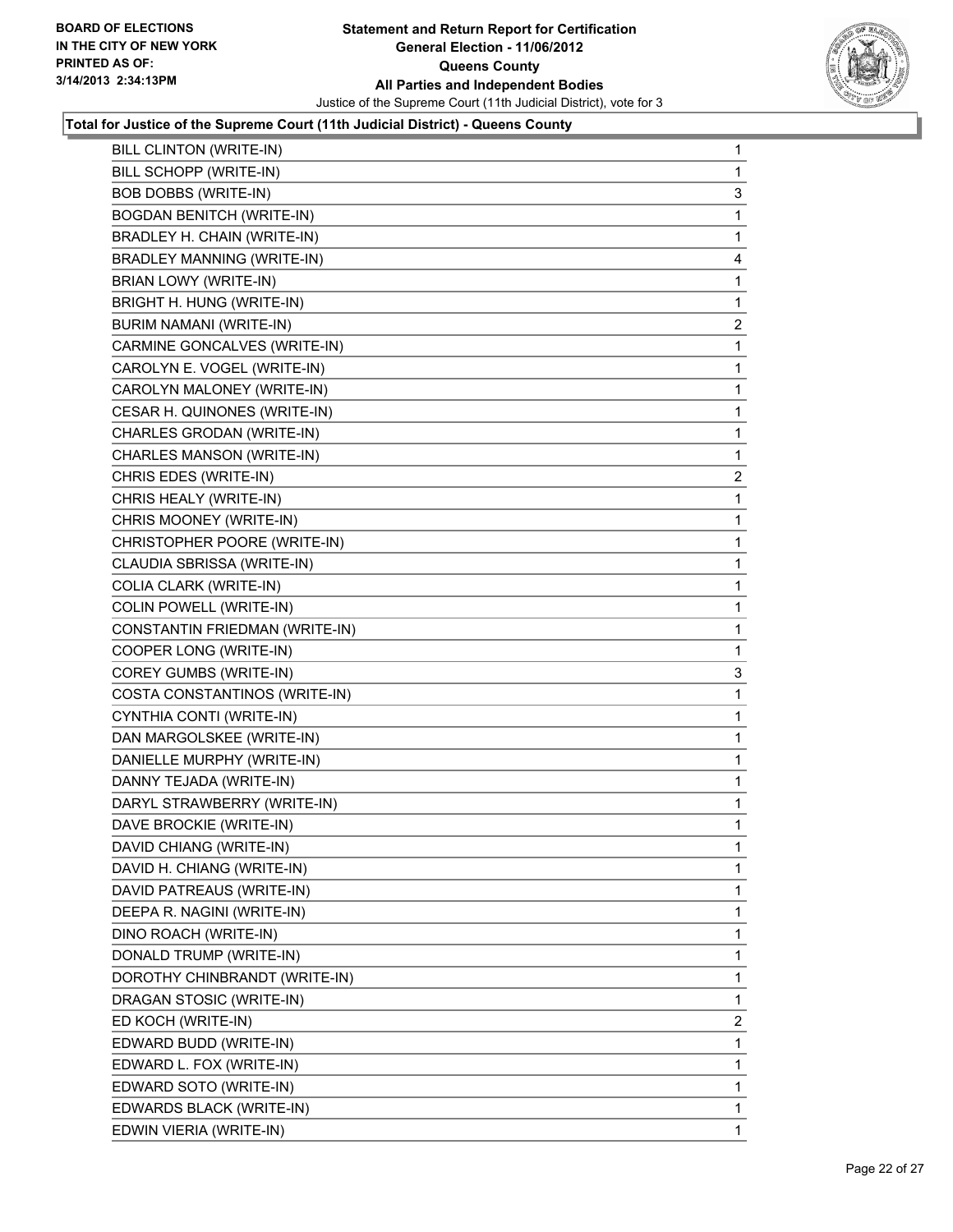

| EILEEN SUICKLE (WRITE-IN)            | 1 |
|--------------------------------------|---|
| ELI MANNING (WRITE-IN)               | 1 |
| ELI STEIER (WRITE-IN)                | 2 |
| ELIAS GARCIA (WRITE-IN)              | 3 |
| ELIJAH R. HALFERN (WRITE-IN)         | 1 |
| ELVIN GORES (WRITE-IN)               | 1 |
| ERIC PROSH (WRITE-IN)                | 1 |
| ERIC SOUTHWOODS (WRITE-IN)           | 1 |
| ERIK CROSS (WRITE-IN)                | 1 |
| ERIK JOHNSON (WRITE-IN)              | 1 |
| ERNEST P. WORRELL (WRITE-IN)         | 1 |
| EVERGREEN CHOU (WRITE-IN)            | 1 |
| FABIENNE DARLENE SOSIS (WRITE-IN)    | 1 |
| FANUEL MARTY JR. (WRITE-IN)          | 3 |
| FLORENTINA NICA (WRITE-IN)           | 1 |
| FRANCES PLIVEN (WRITE-IN)            | 1 |
| FRANK AMBROSINI (WRITE-IN)           | 1 |
| FRANK GOUGET (WRITE-IN)              | 1 |
| FRANK JACK FLETCHER (WRITE-IN)       | 1 |
| FRANKIE MCDALE (WRITE-IN)            | 1 |
| <b>GARY JOHNSON (WRITE-IN)</b>       | 1 |
| GARY MANDEL (WRITE-IN)               | 1 |
| <b>GENE RUSSIANOFF (WRITE-IN)</b>    | 1 |
| <b>GEORGE ABERNATHY (WRITE-IN)</b>   | 1 |
| <b>GEORGE EMERTZIADIS (WRITE-IN)</b> | 3 |
| <b>GEORGE KONETSKY (WRITE-IN)</b>    | 1 |
| <b>GEORGE PULLMAN (WRITE-IN)</b>     | 1 |
| <b>GEORGE RAZIS (WRITE-IN)</b>       | 1 |
| <b>GEORGE SILVER (WRITE-IN)</b>      | 1 |
| <b>GLENN BECK (WRITE-IN)</b>         | 1 |
| <b>GLORIA STEINER (WRITE-IN)</b>     | 1 |
| <b>GREGORY LACHAGA (WRITE-IN)</b>    | 1 |
| HAROLD SAXON (WRITE-IN)              | 1 |
| HARRIET JONES (WRITE-IN)             | 1 |
| HEATHER DEVLIN (WRITE-IN)            | 1 |
| HENRY LAGOS (WRITE-IN)               | 1 |
| HENRY SANTENO (WRITE-IN)             | 1 |
| HOPE A. ACHIRON (WRITE-IN)           | 1 |
| HOWARD STERN (WRITE-IN)              | 2 |
| HULK HOGAN (WRITE-IN)                | 1 |
| IAN SPAFFORD (WRITE-IN)              | 1 |
| IRA JAY SHAPIRO (WRITE-IN)           | 1 |
| ISAAC PARSEE (WRITE-IN)              | 3 |
| ISAAC SAMUTS (WRITE-IN)              | 1 |
| J. PORTER DEVRIES (WRITE-IN)         | 1 |
| JACK BAUER (WRITE-IN)                | 1 |
|                                      |   |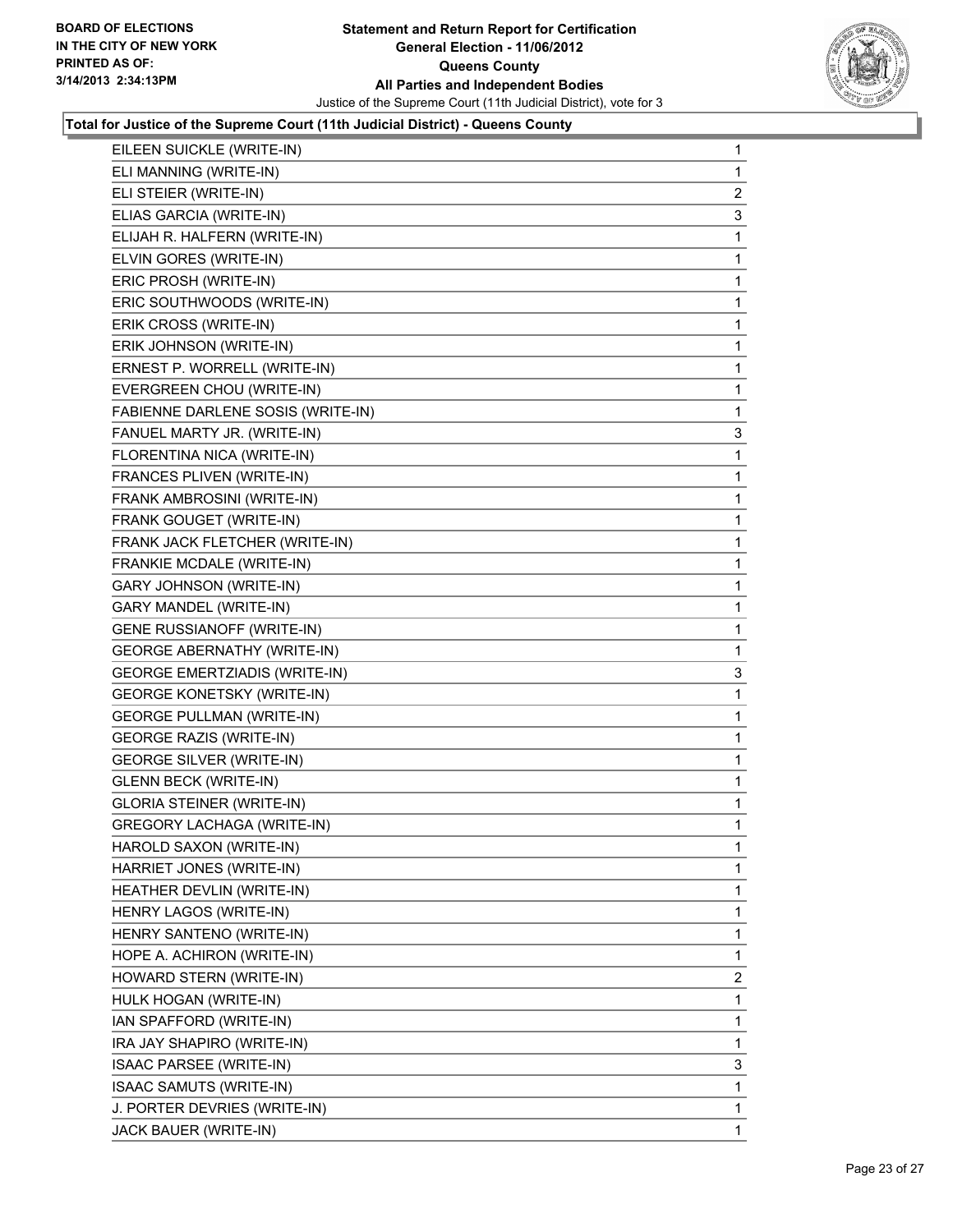

| JACK T. C. PASCHEL (WRITE-IN)     | 1              |
|-----------------------------------|----------------|
| JAEN VILLALVIR (WRITE-IN)         | 1              |
| JAMES KORZENIEWSKI (WRITE-IN)     | 1              |
| JAMES LENGUILE (WRITE-IN)         | 1              |
| JAMES MCMANUS (WRITE-IN)          | 1              |
| JANUS CASALE (WRITE-IN)           | 1              |
| JASON DIAZ (WRITE-IN)             | 1              |
| JASON E. STARR (WRITE-IN)         | 1              |
| JAY THOMAS (WRITE-IN)             | 1              |
| JEREMY S. KIBAKNE (WRITE-IN)      | 1              |
| JERRY FLORI (WRITE-IN)            | 1              |
| JESSIE R. WOUTEN (WRITE-IN)       | 1              |
| JIN SONG CHEN (WRITE-IN)          | 3              |
| JOE CASPER (WRITE-IN)             | 1              |
| JOE KAZOKES (WRITE-IN)            | 3              |
| JOEL BLUMENFELD (WRITE-IN)        | $\overline{2}$ |
| JOEL KILLAS (WRITE-IN)            | 1              |
| JOHN C NAUDUS (WRITE-IN)          | 1              |
| JOHN F. WYLIE (WRITE-IN)          | 1              |
| JOHN FONT (WRITE-IN)              | 1              |
| JOHN GARRIGAN (WRITE-IN)          | 1              |
| JOHN LEHECKA (WRITE-IN)           | 1              |
| JOHN MCCAIN (WRITE-IN)            | 1              |
| JOHN MESSER (WRITE-IN)            | 1              |
| JOHN STRATOUDAKIS (WRITE-IN)      | 3              |
| JOHNETTE TRAILL (WRITE-IN)        | 3              |
| JON PANIKKAR (WRITE-IN)           | 1              |
| JONATHAN CROSSMAN (WRITE-IN)      | 1              |
| JOSEF WASNER (WRITE-IN)           | 1              |
| JOSEPH A. SURACI (WRITE-IN)       | 3              |
| JOSEPH AMBROSINI (WRITE-IN)       | 1              |
| JOSEPH AMMENDIKA (WRITE-IN)       | 1              |
| JOSEPH AOUN (WRITE-IN)            | 1              |
| JOSEPH GERSTEL (WRITE-IN)         | 1              |
| JOSHUA SAMUELSON (WRITE-IN)       | 1              |
| JUDITH SCHEINDLIN (WRITE-IN)      | 1              |
| JUDY HUANG (WRITE-IN)             | 1              |
| JUDY SHEINDLIN (WRITE-IN)         | 1              |
| JULIAN ASSANGE (WRITE-IN)         | 1              |
| KASIEM SCOTT (WRITE-IN)           | 3              |
| KATRINA BRICK (WRITE-IN)          | 1              |
| <b>KEENEN THOMPSON (WRITE-IN)</b> | 1              |
| KENT HUNG (WRITE-IN)              | 1              |
| <b>KERRY KATSORHIS (WRITE-IN)</b> | 2              |
| KIRSTEN GILLIBRAND (WRITE-IN)     | 1              |
| KYLE PENNIE (WRITE-IN)            | $\mathbf{1}$   |
|                                   |                |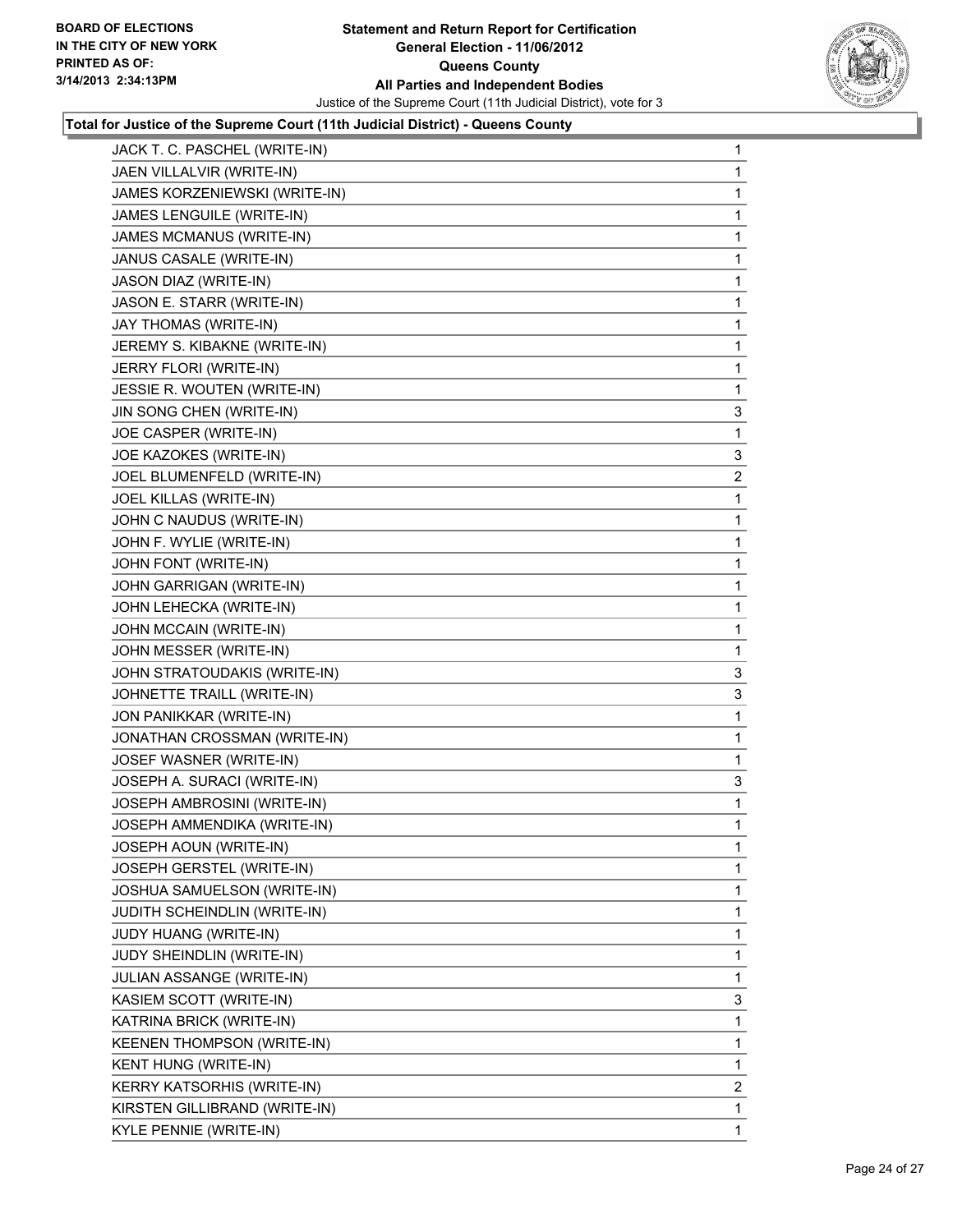

| KYLE SHERMAN (WRITE-IN)               | 1            |
|---------------------------------------|--------------|
| LAURENCE WILLIAMS (WRITE-IN)          | 1            |
| LAURIE PETERSON (WRITE-IN)            | 1            |
| LAWRENCE CULLEN (WRITE-IN)            | 3            |
| LAWRENCE GOLDSTEIN (WRITE-IN)         | 1            |
| LEE FALAN (WRITE-IN)                  | 3            |
| LI HUNG (WRITE-IN)                    | 1            |
| LINDA CHIMERA (WRITE-IN)              | 1            |
| LOUIS PADRON JR. (WRITE-IN)           | 1            |
| LOUIS RUSSO (WRITE-IN)                | 1            |
| LUIS GALEANO (WRITE-IN)               | 1            |
| LYDIA CALUS (WRITE-IN)                | 1            |
| LYNNE HAMILL (WRITE-IN)               | 1            |
| MARGARET MARKEY (WRITE-IN)            | 1            |
| MARGUERITE CORDICE (WRITE-IN)         | 1            |
| <b>MARK BIBLES (WRITE-IN)</b>         | 3            |
| MARK DIXON (WRITE-IN)                 | 1            |
| MARTIN C. CHOW (WRITE-IN)             | 1            |
| <b>MARTIN GOWMAN (WRITE-IN)</b>       | 1            |
| MARTIN MANGAN (WRITE-IN)              | 1            |
| MARY SHEAHAN (WRITE-IN)               | 1            |
| MARY TERESA BARBARA SOLTIS (WRITE-IN) | 1            |
| MATT JOSEPHSON (WRITE-IN)             | 1            |
| MATT MURDOCK (WRITE-IN)               | 1            |
| MATT SUMMA (WRITE-IN)                 | 1            |
| MATTHEW SUNNA (WRITE-IN)              | 1            |
| MEGAN RHA (WRITE-IN)                  | 1            |
| MELANIE OZUNGSILLETTI (WRITE-IN)      | 1            |
| MERCEDES CANO (WRITE-IN)              | 1            |
| MEREDITH ENGEL (WRITE-IN)             | 1            |
| MICHAEL F. MARGELLI (WRITE-IN)        | 1            |
| MICHAEL GARY (WRITE-IN)               | 1            |
| MICHAEL GRUNDY (WRITE-IN)             | 1            |
| MICHAEL H. BRUNI (WRITE-IN)           | 1            |
| MICHAEL NAPOLITANO (WRITE-IN)         | 1            |
| MICHAEL SULLIVAN (WRITE-IN)           | 1            |
| MIKE ACKERMAN (WRITE-IN)              | 1            |
| MIKE CONNERS (WRITE-IN)               | 1            |
| MIKIE ATLZAN (WRITE-IN)               | 1            |
| MITCH GORKIN (WRITE-IN)               | 1            |
| MITCHEL COHEN (WRITE-IN)              | 1            |
| MITCHELL C. SCHROADRINI (WRITE-IN)    | 1            |
| MORDECHI FINKELMAN (WRITE-IN)         | 1            |
| MOS NIXON (WRITE-IN)                  | 1            |
| NAOMI ALLEN (WRITE-IN)                | 1            |
| NARESH GERI (WRITE-IN)                | $\mathbf{1}$ |
|                                       |              |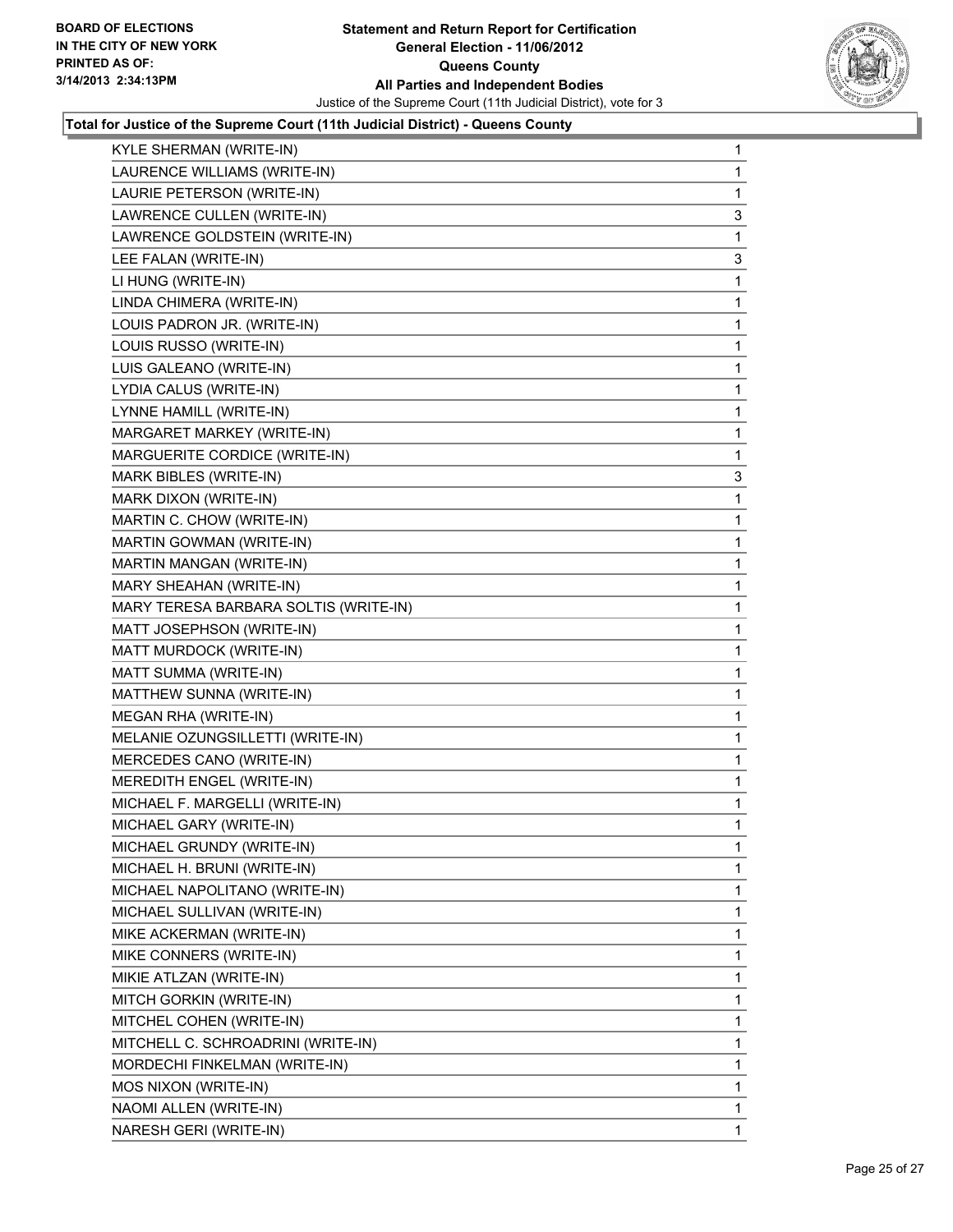

| NEIL DEGRASSE TYSON (WRITE-IN)  | $\mathbf 1$ |
|---------------------------------|-------------|
| NEX BENNETT (WRITE-IN)          | 1           |
| NOAM CHOMSKY (WRITE-IN)         | 1           |
| NOAM WIGGS (WRITE-IN)           | 1           |
| NOEL A. ROMAN (WRITE-IN)        | 3           |
| NORMAN SEIGAL (WRITE-IN)        | 1           |
| NURI MOHAMMED (WRITE-IN)        | 1           |
| OLGA BEROELLER (WRITE-IN)       | 3           |
| <b>OSCAR FINKEL (WRITE-IN)</b>  | 1           |
| PATRICK MAQEE (WRITE-IN)        | 1           |
| PAULA A. ESMONT (WRITE-IN)      | 1           |
| PETER DRANAN (WRITE-IN)         | 1           |
| PETER DUNNE (WRITE-IN)          | 1           |
| PETER GRIFFIN (WRITE-IN)        | 1           |
| PETER SHARPIRO (WRITE-IN)       | 1           |
| PETER SKELOS (WRITE-IN)         | 1           |
| PETER VALLONE JR. (WRITE-IN)    | 1           |
| PHILIP BROWN (WRITE-IN)         | 1           |
| PNIVA SAMUELS (WRITE-IN)        | 1           |
| RALPH NADER (WRITE-IN)          | 1           |
| RAND PAUL (WRITE-IN)            | 1           |
| RAUL KETWITH (WRITE-IN)         | 1           |
| RAYMOND NARDO (WRITE-IN)        | 1           |
| REBECCA JOHANNESEN (WRITE-IN)   | 1           |
| RICH AMBRO (WRITE-IN)           | 1           |
| RICHARD BROWN (WRITE-IN)        | 1           |
| RICHARD DAWKINS (WRITE-IN)      | 1           |
| RICHARD OSUOR (WRITE-IN)        | 1           |
| RICHARD SCHELL (WRITE-IN)       | 1           |
| ROBERT A. ESMONT (WRITE-IN)     | 1           |
| ROBERT ALLAN DICKEY (WRITE-IN)  | 1           |
| ROBERT BENNET (WRITE-IN)        | 1           |
| ROBERT BORK (WRITE-IN)          | 1           |
| ROBIN M. COHEN (WRITE-IN)       | 1           |
| ROCHELLE GOODMAN (WRITE-IN)     | 1           |
| ROMEO LANGHOLNE (WRITE-IN)      | 1           |
| RON PAUL (WRITE-IN)             | 10          |
| RONALD REGAN (WRITE-IN)         | 1           |
| ROSS PEROT (WRITE-IN)           | 3           |
| RUDOLF G. SANCHEZ II (WRITE-IN) | 1           |
| SANDY SANTANA (WRITE-IN)        | 1           |
| SEBASTIAN N. BROWSKI (WRITE-IN) | 1           |
| SHARONA BARNATAN (WRITE-IN)     | 1           |
| SHAWN WILLIAMS (WRITE-IN)       | 1           |
| STEPHEN COLBERT (WRITE-IN)      | 1           |
| STEPHEN DEJEAN (WRITE-IN)       | 1           |